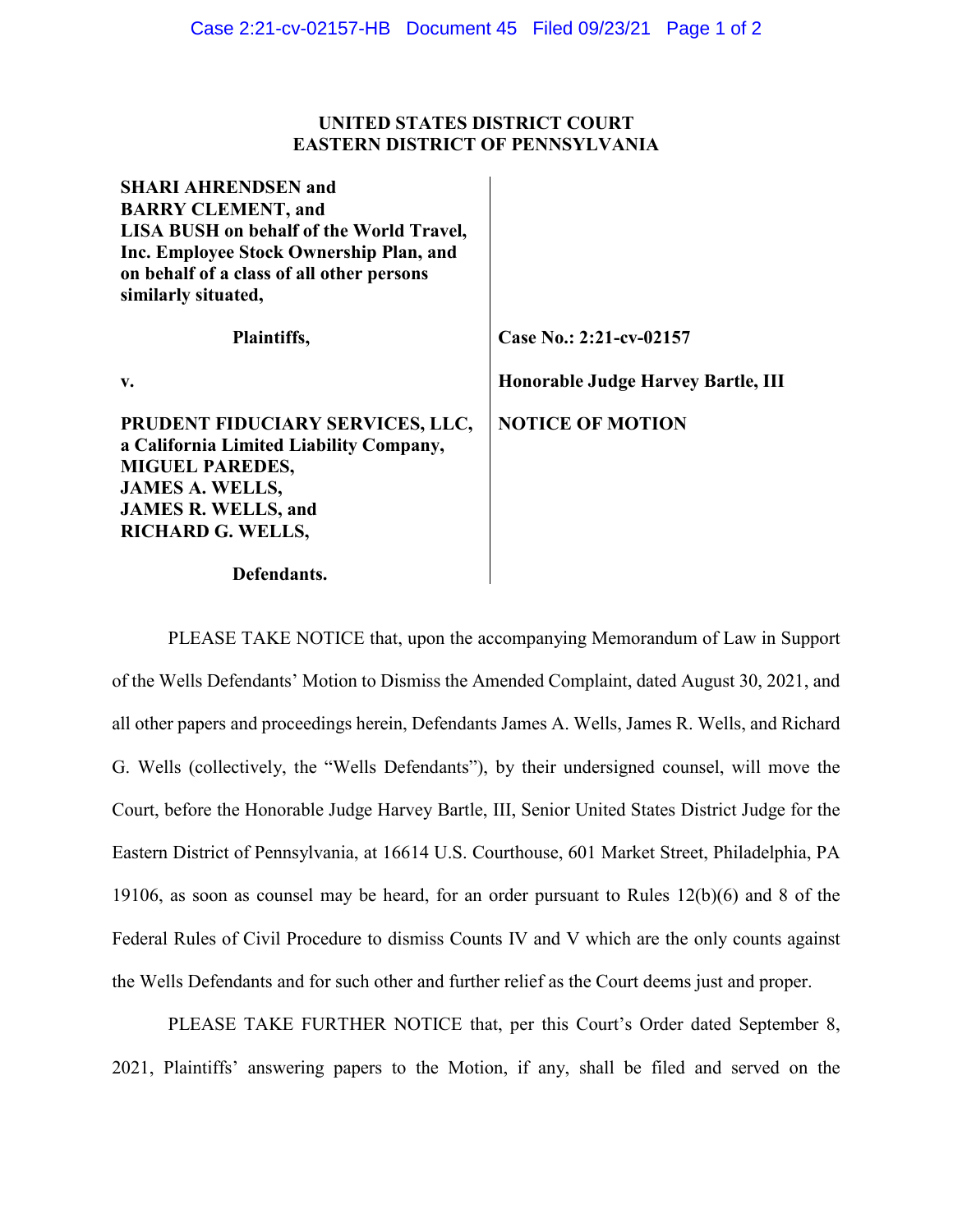#### Case 2:21-cv-02157-HB Document 45 Filed 09/23/21 Page 2 of 2

undersigned counsel by Thursday, October 14, 2021. The Wells Defendants' reply papers, pursuant to the same Order, shall be filed and served no later than October 25, 2021.

Dated: September 23, 2021 Respectfully submitted,

HOLLAND & KNIGHT LLP

James E. DelBello (ID No. 78638) HOLLAND & KNIGHT LLP 2929 Arch Street Philadelphia, PA 19104 P: (215) 252-9524 James.DelBello@hklaw.com

By: */s/ Lynn E. Calkins* Lynn Calkins (PHV, D.C. Bar No. 445854) Adam Adcock (PHV, D.C. Bar No. 1672136) HOLLAND & KNIGHT LLP 800 17th Street, N.W., Suite 1100 Washington, D.C. 20006 P: (202) 457-7041 Lynn.Calkins@hklaw.com Adam.Adcock@hklaw.com

*Counsel for Wells Defendants*

*Counsel for Wells Defendants*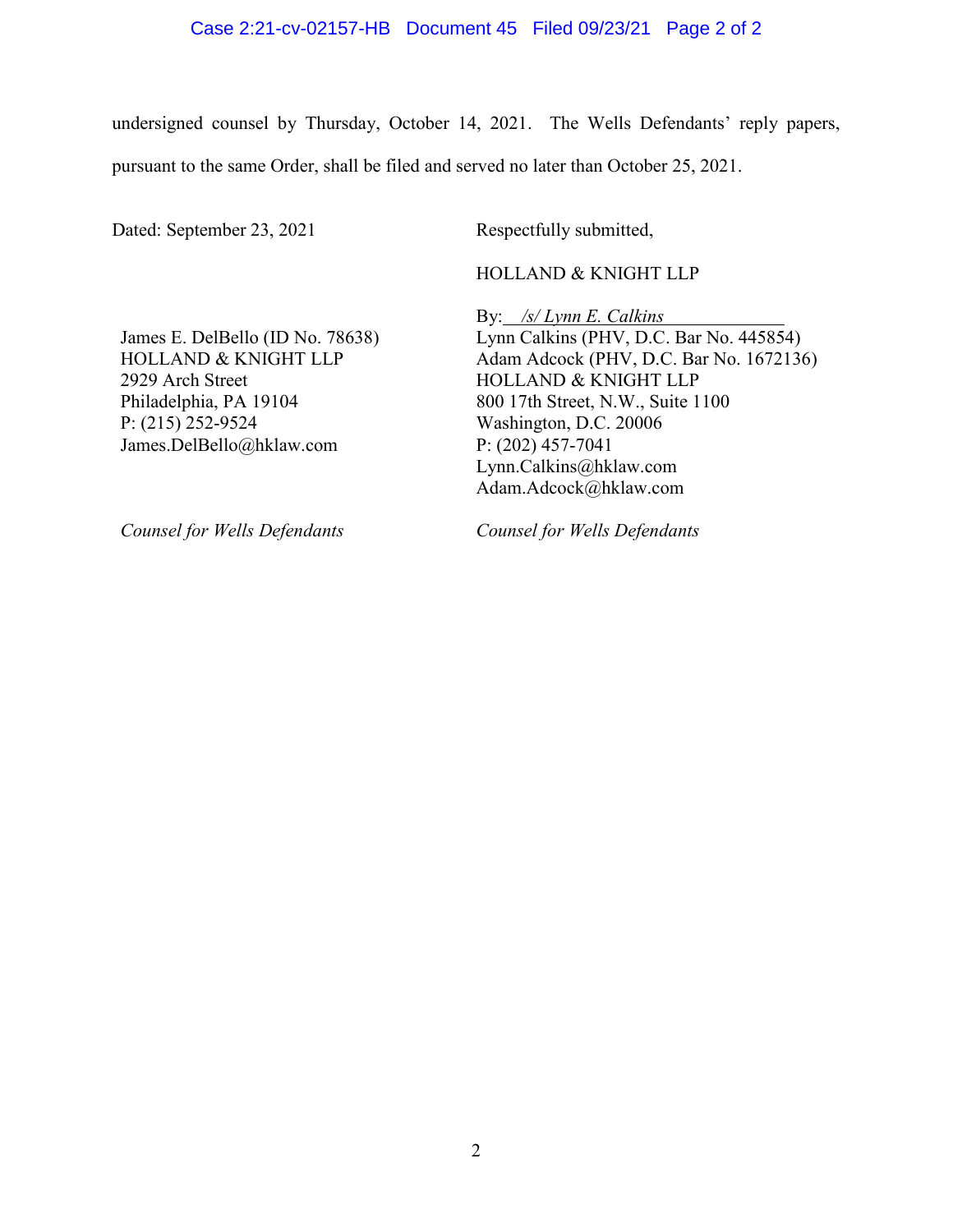### **UNITED STATES DISTRICT COURT EASTERN DISTRICT OF PENNSYLVANIA**

 $\ddot{\phantom{a}}$ 

| <b>SHARI AHRENDSEN and</b>                      |                                    |
|-------------------------------------------------|------------------------------------|
| <b>BARRY CLEMENT, and</b>                       |                                    |
| <b>LISA BUSH</b> on behalf of the World Travel, |                                    |
| Inc. Employee Stock Ownership Plan, and         |                                    |
| on behalf of a class of all other persons       |                                    |
| similarly situated,                             |                                    |
| Plaintiffs,                                     | Case No.: 2:21-cv-02157            |
| v.                                              |                                    |
|                                                 | Honorable Judge Harvey Bartle, III |
| PRUDENT FIDUCIARY SERVICES, LLC,                |                                    |
| a California Limited Liability Company,         |                                    |
| <b>MIGUEL PAREDES,</b>                          |                                    |
| <b>JAMES A. WELLS,</b>                          |                                    |
| <b>JAMES R. WELLS, and</b>                      |                                    |
| <b>RICHARD G. WELLS,</b>                        |                                    |
| Defendants.                                     |                                    |

## **MEMORANDUM OF LAW IN SUPPORT OF THE WELLS DEFENDANTS' MOTION TO DISMISS AMENDED COMPLAINT**

James E. DelBello (ID No. 78638) HOLLAND & KNIGHT LLP 2929 Arch Street Philadelphia, PA 19104 P: (215) 252-9524 James.DelBello@hklaw.com

Lynn Calkins (PHV, D.C. Bar No. 445854) Adam Adcock (PHV, D.C. Bar No. 1672136) HOLLAND & KNIGHT LLP 800 17th Street, N.W., Suite 1100 Washington, D.C. 20006 P: (202) 457-7041 Lynn.Calkins@hklaw.com Adam.Adcock@hklaw.com

*Counsel for Wells Defendants*

*Counsel for Wells Defendants*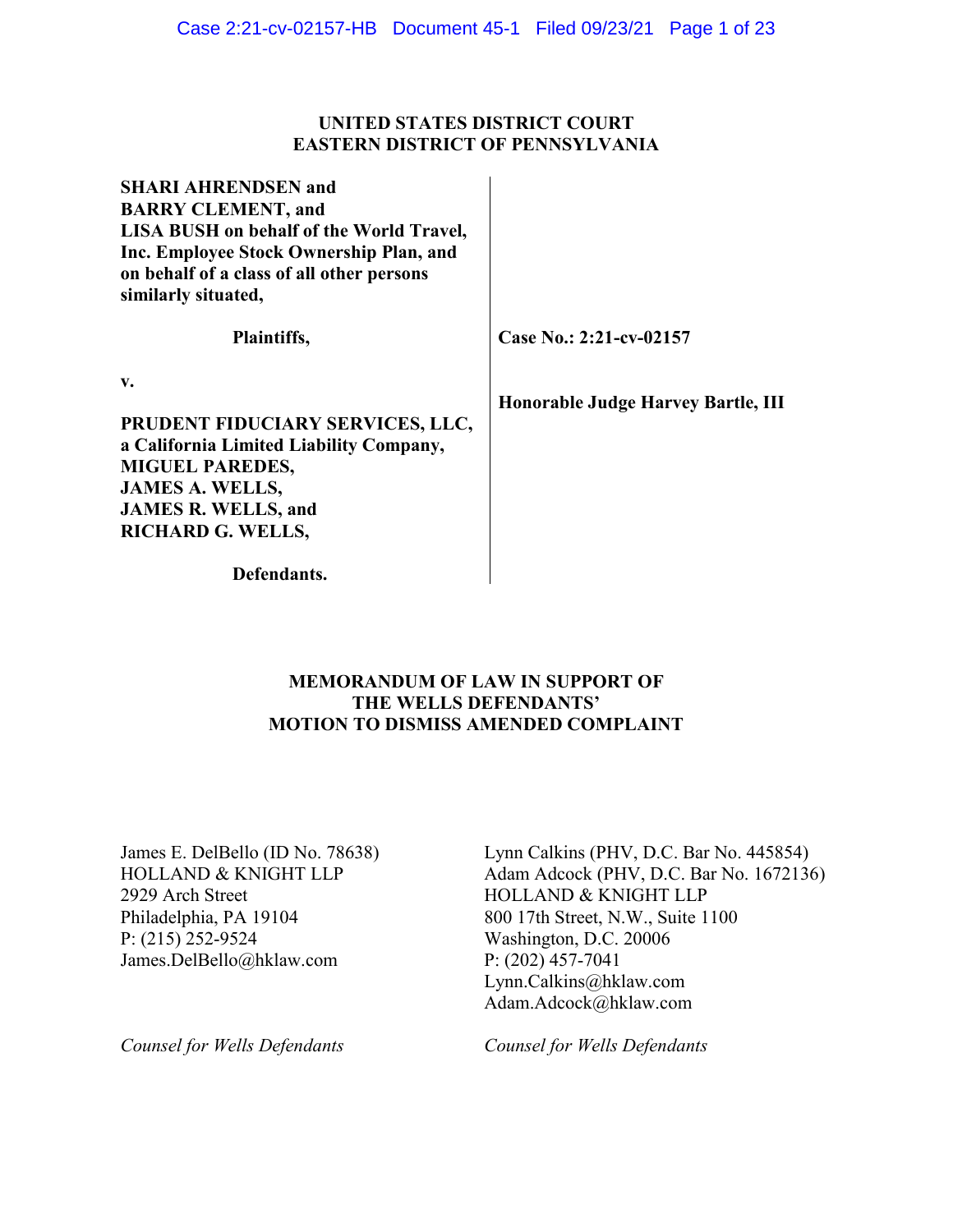# **TABLE OF CONTENTS**

| <b>A.</b>                                                                       |  |
|---------------------------------------------------------------------------------|--|
| <b>B.</b><br>COUNT V SHOULD BE DISMISSED BECAUSE IT FAILS TO STATE CLAIMS UNDER |  |
|                                                                                 |  |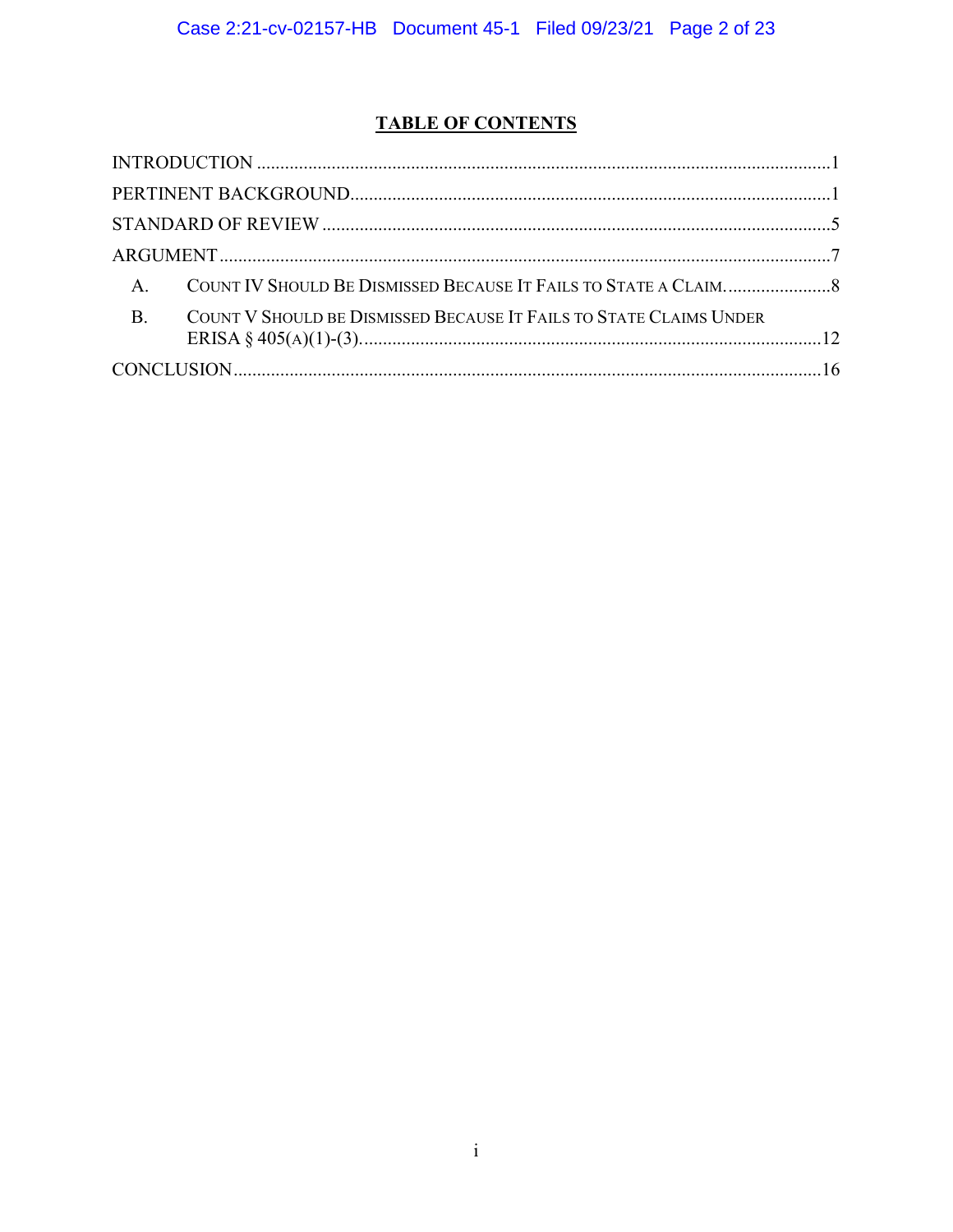# **TABLE OF AUTHORITIES**

# **Page(s)**

# **Cases**

| Anselmo v. City of Philadelphia,                       |
|--------------------------------------------------------|
| Ashcroft v. Iqbal,                                     |
| Askew v. R.L. Reppert, Inc.,                           |
| Bell Atlantic Corp. v. Twombly,                        |
| Blunt v. Lower Merion Sch. Dist.,                      |
| Burtch v. Milberg Factors, Inc.,                       |
| Fowler v. UPMC Shadyside,                              |
| Haley v. Tchrs. Ins. & Annuity Assoc. of Am.,          |
| Harmon v. FMC Corp.,                                   |
| Harris Trust and Savings Bank v. Salomon Smith Barney, |
| Ingris v. Borough of Caldwell,                         |
| Laborers' Pension Fund v. Arnold,                      |
| Malleus v. George,                                     |
| Marshall v. Kelly,                                     |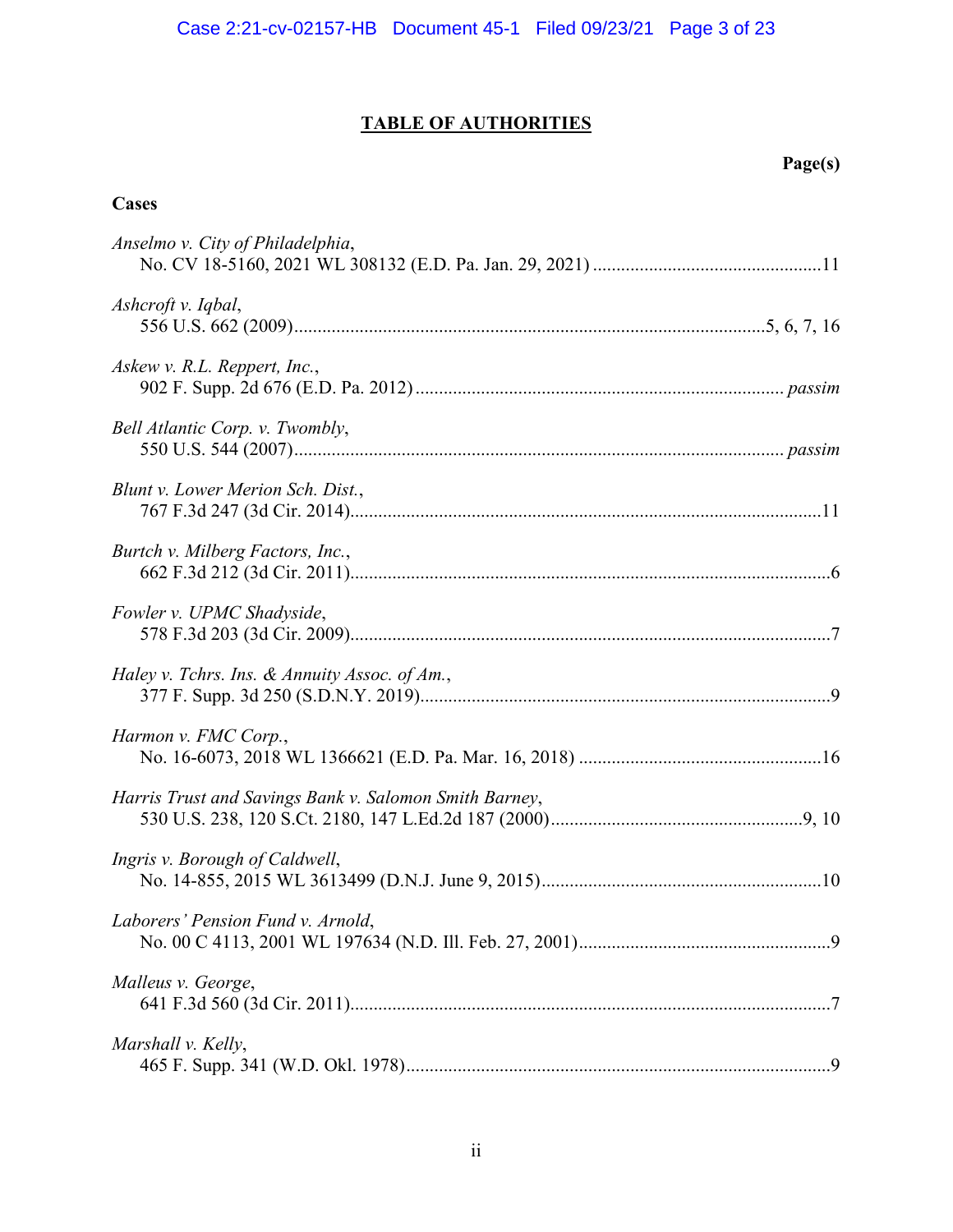# Case 2:21-cv-02157-HB Document 45-1 Filed 09/23/21 Page 4 of 23

| Morrow v. Balaski,                                                                                                  |  |
|---------------------------------------------------------------------------------------------------------------------|--|
| Perez v. Koresko,                                                                                                   |  |
| Pro. Dog Breeders Advisory Council, Inc. v. Wolff,                                                                  |  |
| Reich v. Compton,                                                                                                   |  |
| Renfro v. Unisys Corp.,                                                                                             |  |
| Shaw v. Housing Auth. of Camden,                                                                                    |  |
| Spear v. Fenkell,                                                                                                   |  |
| Pension Benefit Guar. Corp. ex rel. St. Vincent Catholic Med. Ctrs. Ret. Plan v.<br>Morgan Stanley Inv. Mgmt. Inc., |  |
| Sweda v. Univ. of Pa.,                                                                                              |  |
| Top v. Ocean Petroleum, LLC,                                                                                        |  |
| United States v. Eastwick Coll.,                                                                                    |  |
| Vigeant v. Meek,                                                                                                    |  |
| Watkins v. ITM Recs.,                                                                                               |  |
| Weir v. Nw. Nat. Life Ins. Co.,                                                                                     |  |
| Zavala v. Wal Mart Stores Inc.,                                                                                     |  |
| <b>Statutes</b>                                                                                                     |  |
|                                                                                                                     |  |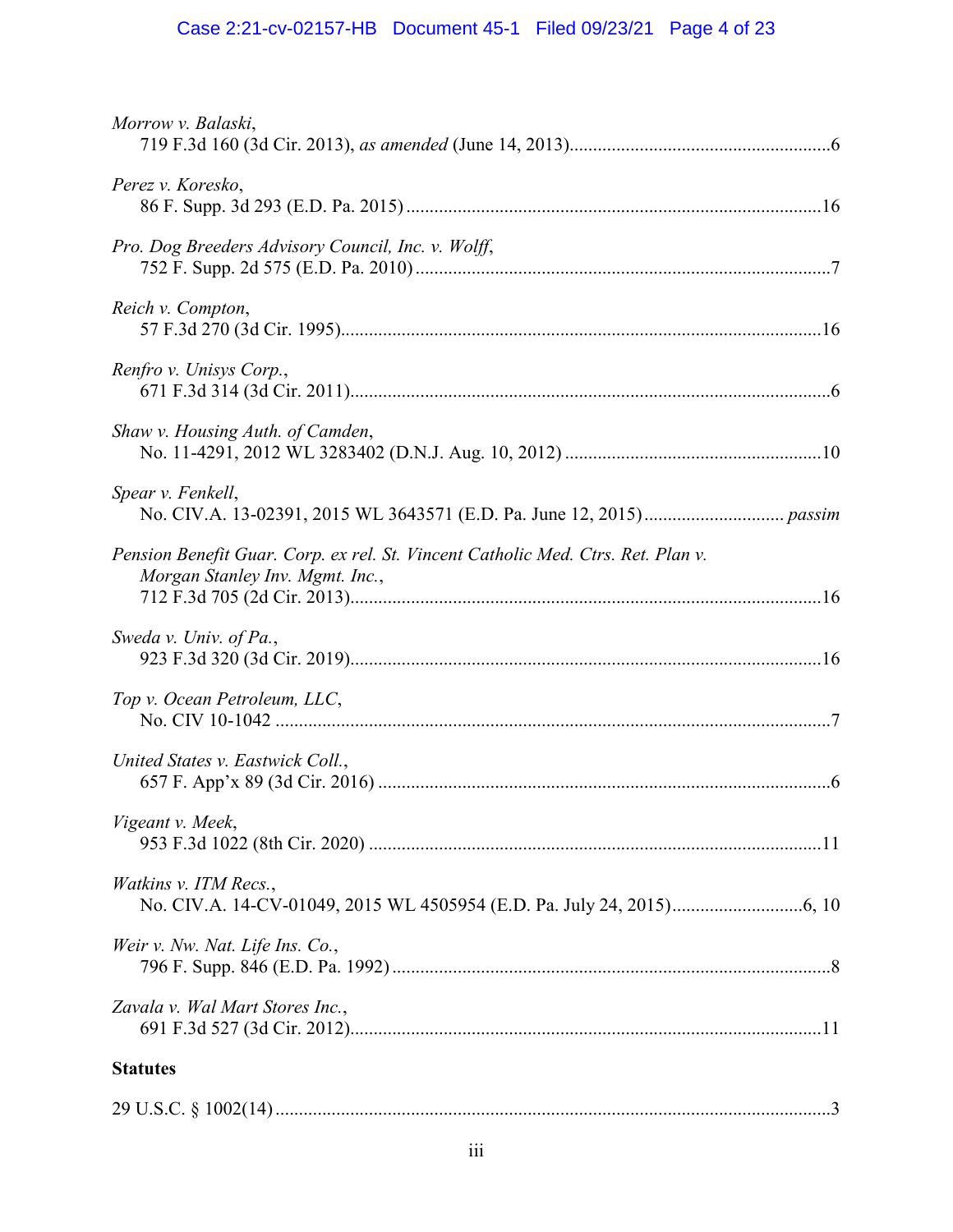# Case 2:21-cv-02157-HB Document 45-1 Filed 09/23/21 Page 5 of 23

| <b>Other Authorities</b> |  |
|--------------------------|--|
|                          |  |
|                          |  |
|                          |  |
|                          |  |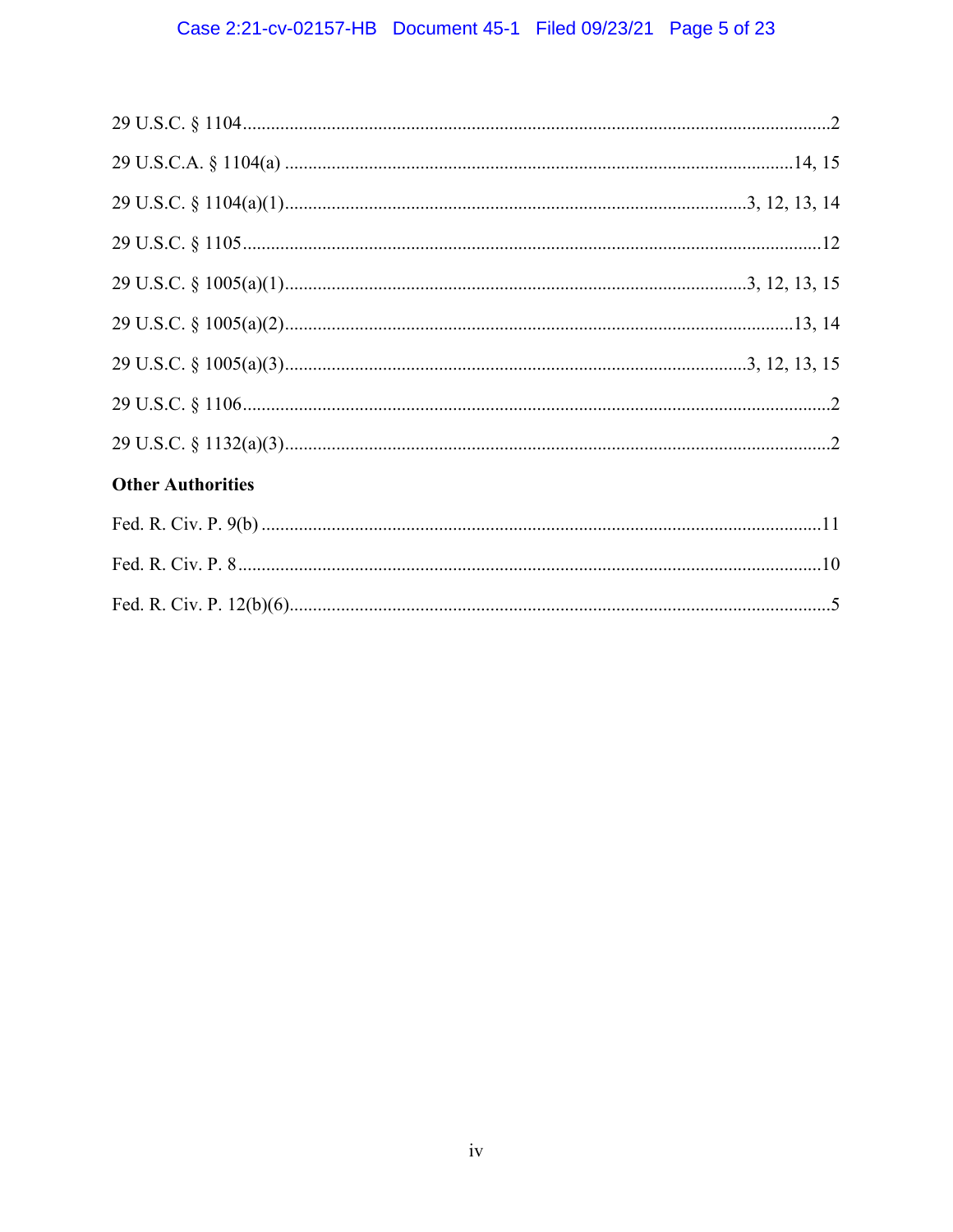#### Case 2:21-cv-02157-HB Document 45-1 Filed 09/23/21 Page 6 of 23

Defendants James A. Wells ("Jim Wells"), James R. Wells, and Richard G. Wells (collectively, the "Wells Defendants") respectfully submit this Memorandum in Support of their Motion to Dismiss the Amended Complaint, seeking dismissal of Counts IV and V of Plaintiffs' Amended Complaint (ECF No. 36).

#### **INTRODUCTION**

<span id="page-7-0"></span>Although Plaintiffs have added another plaintiff, another law firm, and another count, the allegations continue to fail to state facts sufficient to justify this case moving forward against the Wells Defendants. Indeed, Plaintiffs' addition of an alternative claim in an attempt to cure the problems with their original single count highlights—rather than cures—the lack of factual support for both counts. Other than statutory language, Plaintiffs merely offer a handful of innocuous, speculative, and disconnected statements, and such sweeping conclusions fail as a matter of law.

#### **PERTINENT BACKGROUND**

<span id="page-7-1"></span>This dispute arises from a December 2017 transaction through which World Travel, Inc. ("World Travel" or the "Company") formed the World Travel Employee Stock Ownership Plan ("ESOP" or the "20[1](#page-7-2)7 ESOP Transaction").<sup>1</sup> Plaintiffs are alleged participants in the ESOP and claim in this putative class action that the 2017 ESOP Transaction violated the Employee Retirement Income Security Act of 1974 ("ERISA"). Specifically, Plaintiffs assert that the ESOP overpaid for the stock it purchased in the transaction.

Through this litigation, Plaintiffs seek to hold liable Prudent Fiduciary Services, LLC, and Miguel Paredes (the "Trustee"), the independent fiduciary engaged to act on behalf of the plan participants in the 2017 ESOP Transaction, for allegedly causing the ESOP to engage in

<span id="page-7-2"></span> <sup>1</sup> As required, the Wells Defendants are treating these allegations as true for purposes of this motion but will disprove them at an appropriate time.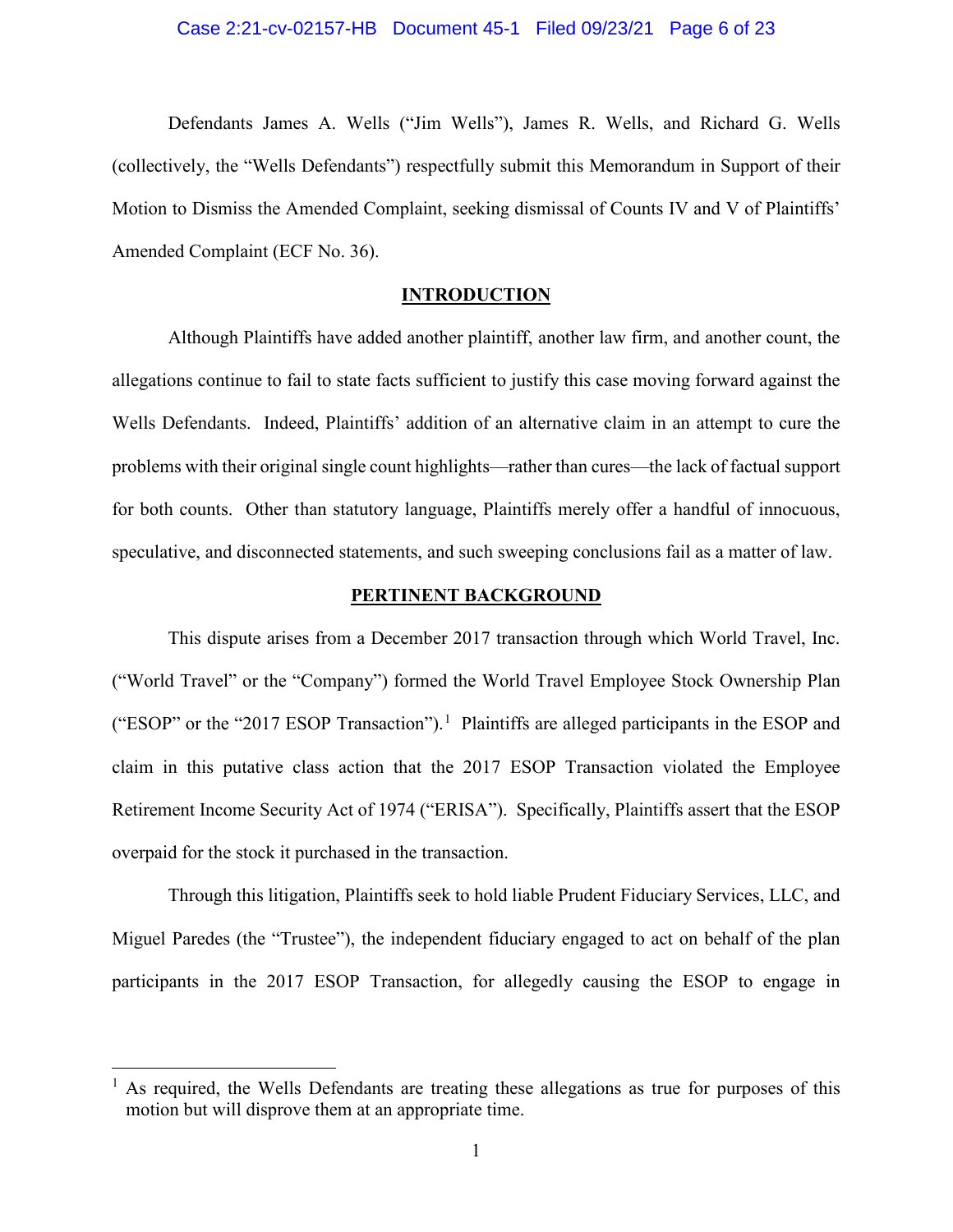#### <span id="page-8-1"></span><span id="page-8-0"></span>Case 2:21-cv-02157-HB Document 45-1 Filed 09/23/21 Page 7 of 23

transactions with parties in interest to the ESOP that are prohibited under ERISA, 29 U.S.C. § 1106, and breached its fiduciary duties under ERISA, 29 U.S.C. § 1104. Plaintiffs include the three Wells Defendants in the lawsuit, contending that they each were directors or selling shareholders who are purportedly liable as non-fiduciary "parties in interest" for knowingly participating in prohibited transactions under ERISA; or, alternatively, liable as co-fiduciaries for the breach of another fiduciary.

To do so, Plaintiffs filed this action on May 11, 2021, including a single count against the Wells Defendants. In that Count IV, despite naming the Wells Defendants individually, Plaintiffs failed to allege how each Wells Defendant "knew or should have known" the circumstances that rendered the transactions unlawful. Given those failures, on August 9, 2021, the Wells Defendants moved to dismiss the Complaint as to them.

Instead of opposing that motion, apparently recognizing their pleading failures, on August 30, 2021, Plaintiffs amended their complaint, adding a new party, a new count, and a few allegations based on a confidential source. Those new allegations continue to fail to state a claim and continue to fail to give each Wells Defendant adequate notice of the specific claims against them.

<span id="page-8-2"></span>As pointed out in the initial Motion to Dismiss, Plaintiffs' substantive factual allegations as to the Wells Defendants remain *de minimis*. In Count IV, Plaintiffs attempt to allege that the Wells Defendants, as non-fiduciaries, were parties in interest who knowingly participated in prohibited transactions under ERISA, 29 U.S.C. § 1106, and that Plaintiffs are entitled to "appropriate equitable relief including disgorgement of any profits" under 29 U.S.C.  $\S$  1132(a)(3). Am. Compl. ¶¶110-117. In Count V, flipping their theory, Plaintiffs allege that the Wells Defendants, as co-fiduciaries, (i) participated knowingly in a breach by another fiduciary, knowing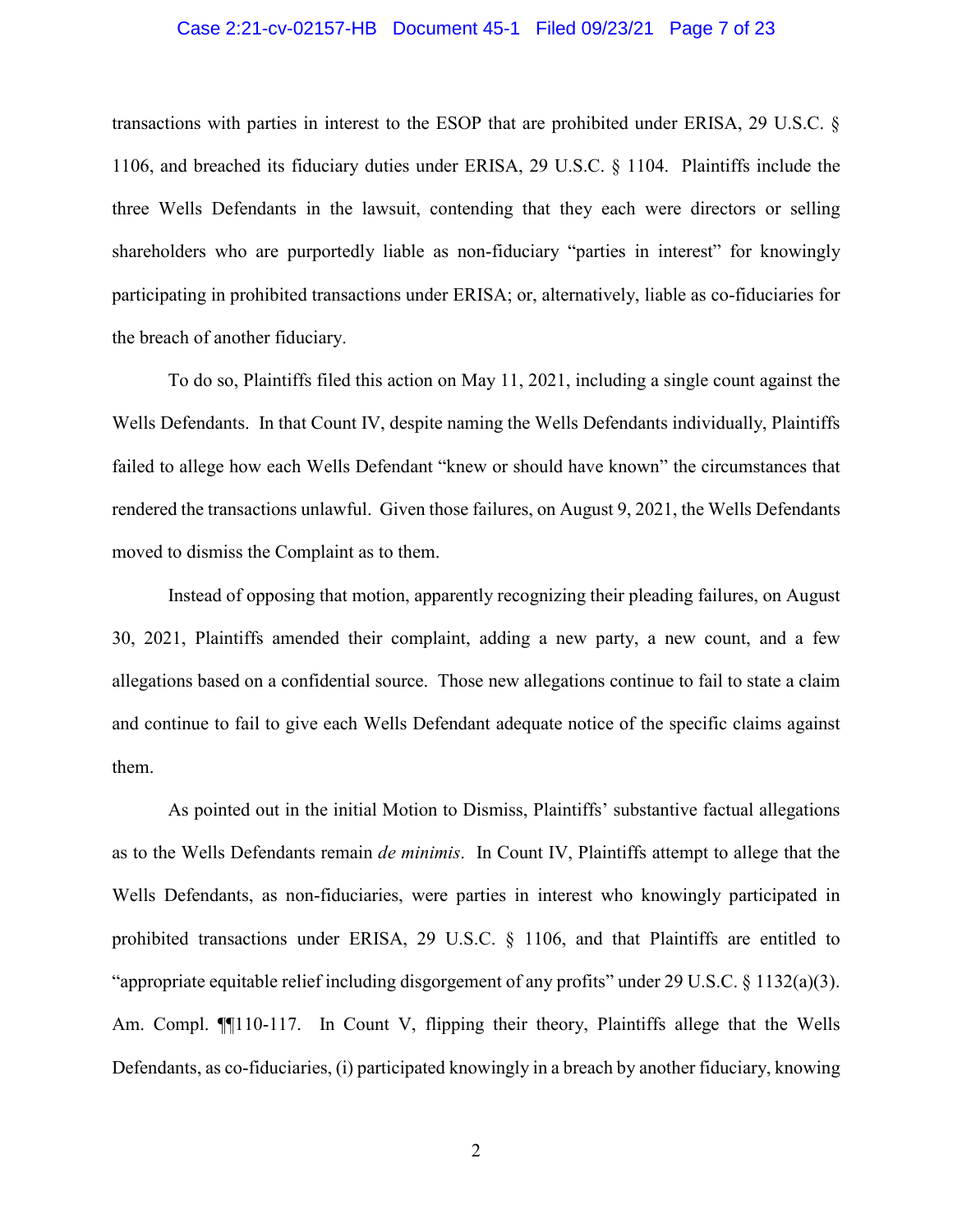#### Case 2:21-cv-02157-HB Document 45-1 Filed 09/23/21 Page 8 of 23

<span id="page-9-1"></span>it was a breach; (ii) enabled another fiduciary to commit breach by their failures to comply with 29 U.S.C. § 1104(a)(1); and/or (iii) had knowledge of a breach by another fiduciary. *See* Am. Compl. ¶¶119-121, 124, 126.

In so pleading, Plaintiffs restate the statutory language and throw in a handful of innocuous statements paired with conclusions, recognizing that they need further investigation for these assumptions. For example, Plaintiffs assert that Defendant Jim Wells was "centrally involved" in the sale of World Travel and, restating the statutory language, that the Wells Defendants were either "10 percent or more shareholders directly or indirectly of World Travel," "sold, exchanged or transferred World Travel stock to the Plan, directly or indirectly," or "were parties in interest to the Plan under ERISA  $\S 3(14)$ , 29 U.S.C.  $\S 1002(14)$ , as 10 percent or more shareholders, directly or indirectly, of World Travel, and/or as directors, and/or as officers or individuals having powers or responsibilities similar to those of officers." Am. Compl. ¶62.

<span id="page-9-0"></span>Even assuming the truth of Plaintiffs' allegations about whether each of the Wells Defendants were directors at the time of the transaction, Plaintiffs provide no particularity about how each of those individuals purportedly "knowingly participated" other than to assume that, as alleged directors and selling shareholders, the Wells Defendants "were aware of sufficient facts that the ESOP Transaction constituted a prohibited transaction with parties in interest." Am. Compl. ¶¶ 114, 115. Moreover, Plaintiffs provide no factual particularity for any of the circumstances delineated under 29 U.S.C.  $\S$  1105(a)(1)-(3), ERISA  $\S$  405(a)(1)-(3).

Once stripped of labels and conclusions, the sum of the facts that Plaintiffs allege against the Wells Defendants are:

- The Wells Defendants once owned World Travel, Inc. Am. Compl. [31.]
- The Wells Defendants had the power to appoint and remove the Trustee and Plan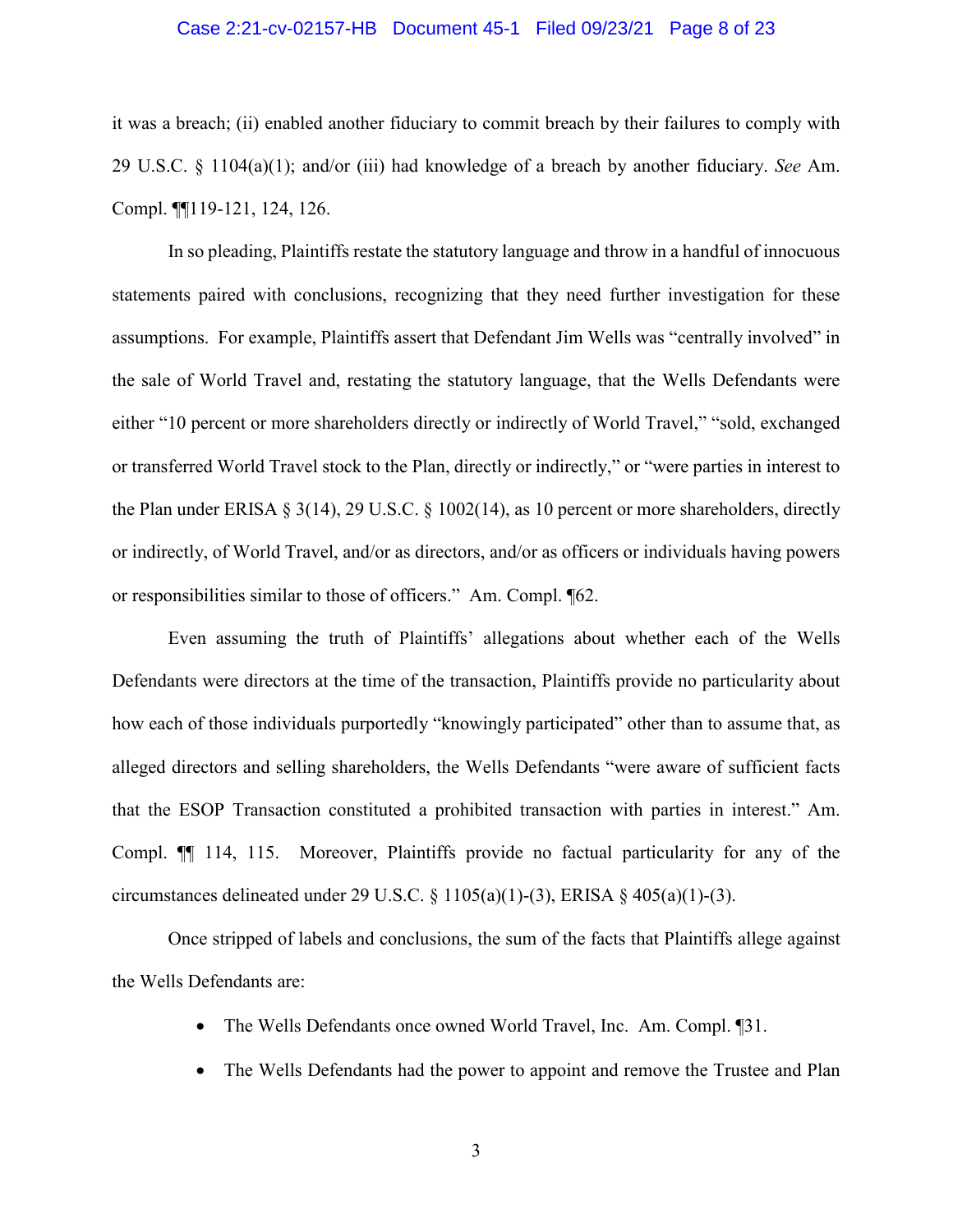Administrator. Am. Compl. ¶30.

- On or about December 20, 2017, the Wells Defendants allegedly sold their shares of common stock to the ESOP as part of the ESOP Transaction. Am. Compl. ¶56.
- Defendant Jim Wells was the Chairman of the Board of Directors prior to, and at the time of ESOP Transaction, and remains in that role today. Am. Compl. ¶60.
- Defendant Jim Wells was involved in the sale of World Travel to the Plan. Am. Compl.  $\P$ 62.
- The Board of Directors had the power to appoint and remove the Trustee and Plan Administrator. Am. Compl. ¶63.
- Defendant Jim Wells purportedly stated that "our board of directors and management team remains in place," "I'm not going anywhere," and that a senior leadership plan was in place. Am. Compl. ¶¶65, 66.
- Beyond the above statements from Jim Wells, there is a confidential witness who is speculating about what two of the Wells Defendants purportedly knew. Specifically:
	- o Confidential Witness 1 understands that Defendant Richard G. Wells "wanted to monetize his interest in the company" but the Wells Defendants did not want to sell their life's work to an unaffiliated third-party. Am. Compl. ¶64.
	- o Confidential Witness 1 concludes that Defendant Jim Wells exercised control over most aspects of World Travel's operations. Am. Compl. ¶61.
	- o Confidential Witness 1 understands that Defendant Jim Wells was aware of revenue-sharing agreements with clients and "instructed that World Travel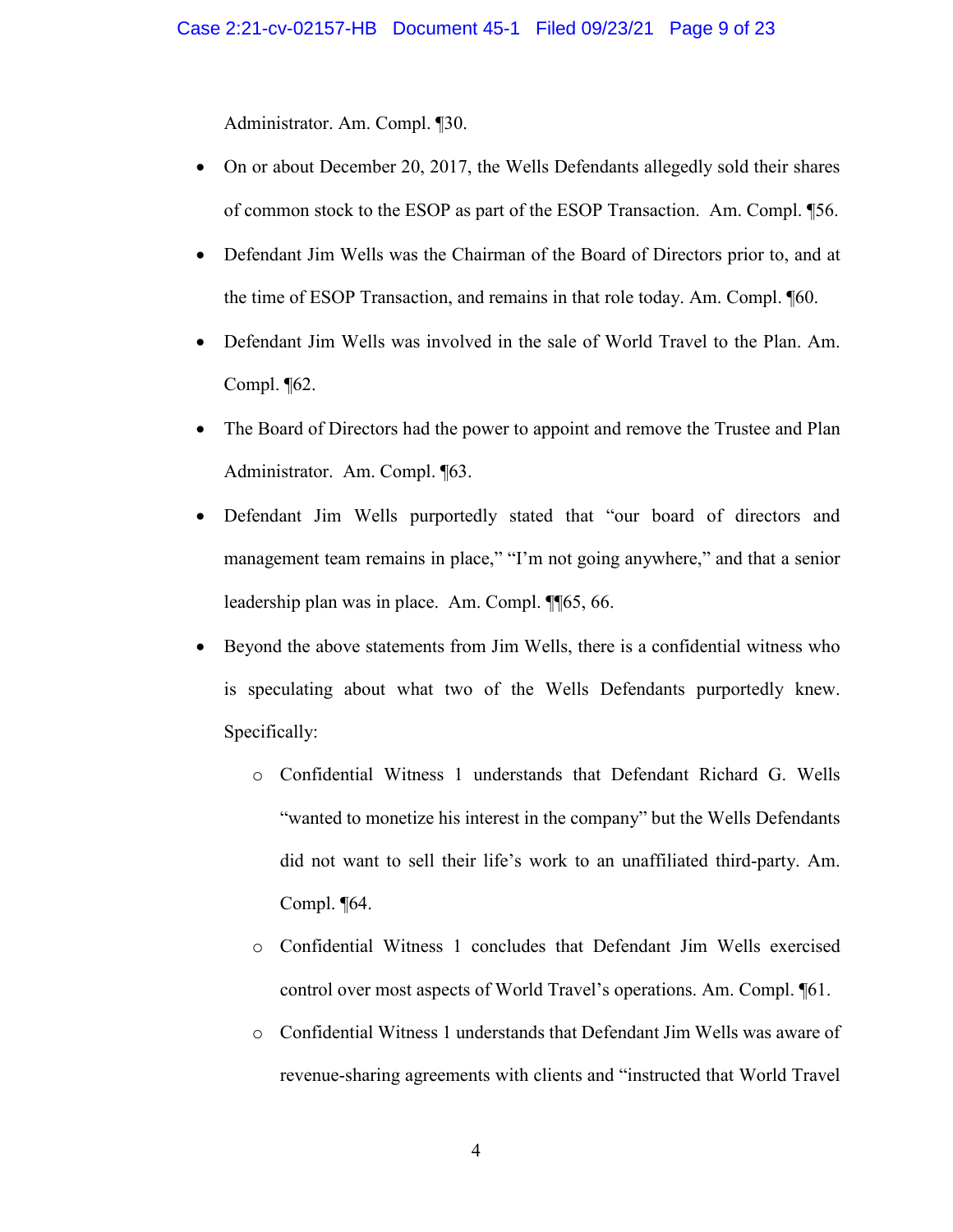employees should not follow up on amounts due to clients unless the client brought it up." Am. Compl. ¶68.

• Plaintiffs offer no specific allegations whatsoever about what James R. Wells purportedly knew.

From these bare, disconnected allegations, Plaintiffs leap to the conclusion that discovery will likely reveal that all three of the Wells Defendants (one of which they offer no basis at all) were either non-fiduciary parties in interest or co-fiduciaries who acted in violation of ERISA. Am. Compl. at  $\P62$ . Despite this conclusion, Plaintiffs admit that many of the paragraphs in the Amended Complaint are dependent on further investigation, e.g., costly discovery to the Wells Defendants. (Am. Compl. at Introduction, ¶¶ 58, 62, 67, 69, 71, 72, 77).

Even including blanket assertions, conclusions, and hearsay regarding innocuous business statements, Plaintiffs fundamentally have not alleged a modicum of factual support to show knowing participation for non-fiduciary liability under Count IV or the statutory elements for cofiduciary liability under Count V.

#### <span id="page-11-3"></span><span id="page-11-2"></span><span id="page-11-1"></span>**STANDARD OF REVIEW**

<span id="page-11-0"></span>To survive a motion to dismiss under Rule  $12(b)(6)$ , the plaintiff must allege "sufficient" factual matter" that is "plausible on its face" that she is entitled to relief. *Ashcroft v. Iqbal*, 556 U.S. 662, 678 (2009). A claim has facial plausibility only if "the plaintiff pleads factual content that allows the court to draw the reasonable inference that the defendant is liable for the misconduct alleged." *Id.* at 678.

In assessing a particular claim, the allegations must provide "more than labels and conclusions," and neither a "formulaic recitation of the elements of a cause of action" nor a "blanket assertion of entitlement to relief" will suffice. *Bell Atlantic Corp. v. Twombly*, 550 U.S.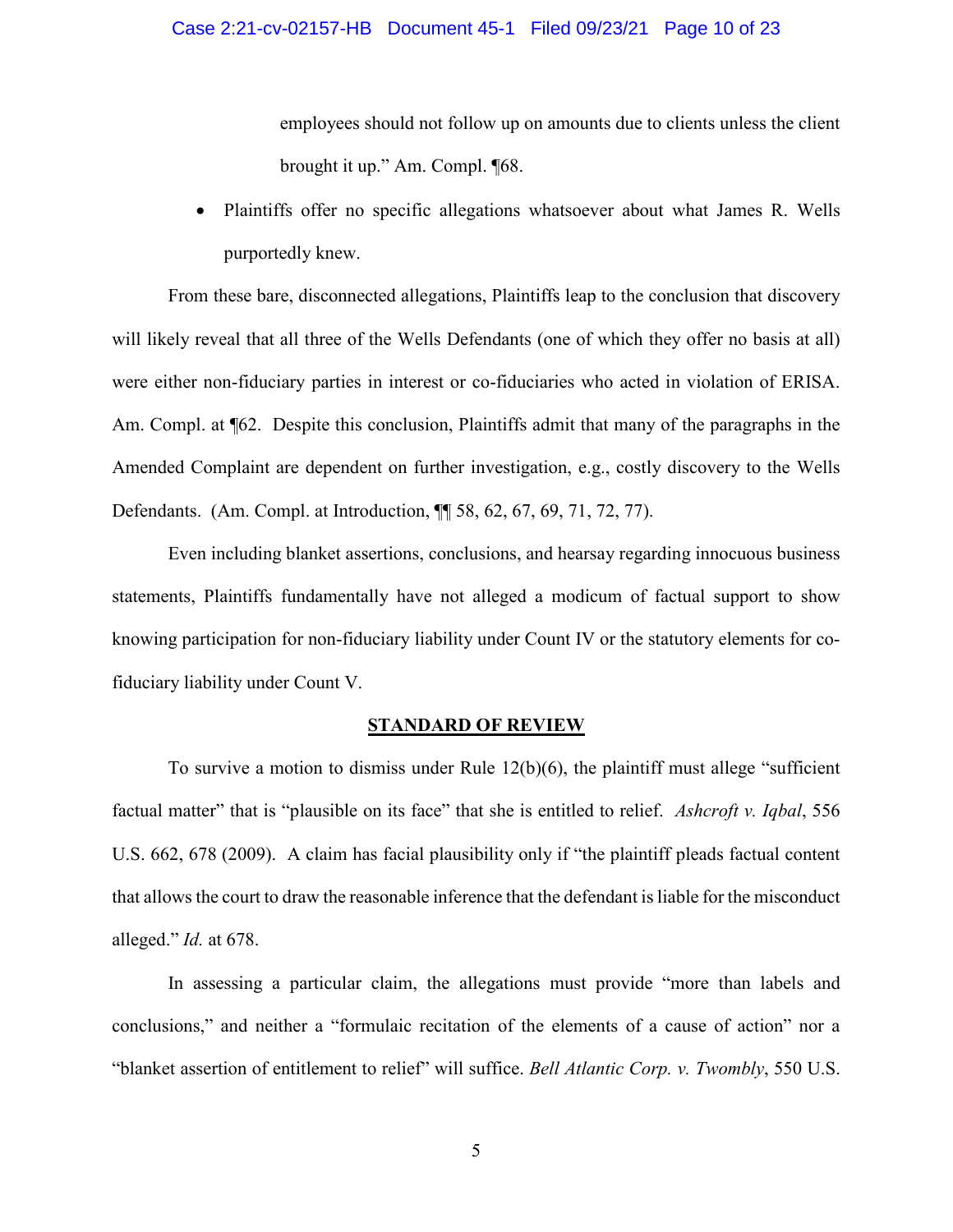#### <span id="page-12-4"></span>Case 2:21-cv-02157-HB Document 45-1 Filed 09/23/21 Page 11 of 23

544, 555 n.3 (2007); *see also Renfro v. Unisys Corp.*, 671 F.3d 314, 320–21 (3d Cir. 2011) (applying *Twombly* to conclude blanket assertions of entitlements to relief and conclusory statements regarding ERISA co-fiduciary status are insufficient).

<span id="page-12-3"></span><span id="page-12-2"></span><span id="page-12-0"></span>A restatement of the legal elements of the claim couched as factual allegations is not enough. *Burtch v. Milberg Factors, Inc.,* 662 F.3d 212, 224 (3d Cir. 2011). This Court should not "accept unsupported conclusions and unwarranted inferences, or a legal conclusion couched as a factual allegation." *Morrow v. Balaski*, 719 F.3d 160, 165 (3d Cir. 2013), *as amended* (June 14, 2013). Indeed, the "Third Circuit Court of Appeals has made clear that after *Iqbal* 'conclusory' or 'bare-bones' allegations will no longer survive a motion to dismiss: 'threadbare recitals of the elements of a cause of action, supported by mere conclusory statements, do not suffice.'" *Watkins v. ITM Recs.*, No. CIV.A. 14-CV-01049, 2015 WL 4505954, at \*2 (E.D. Pa. July 24, 2015).

<span id="page-12-7"></span><span id="page-12-6"></span><span id="page-12-5"></span><span id="page-12-1"></span>"[W]hen pleading on information and belief, 'boilerplate and conclusory allegations will not suffice' and the plaintiffs must make 'factual allegations that make their theoretically viable claim plausible.'" *United States v. Eastwick Coll.*, 657 F. App'x 89, 95 (3d Cir. 2016). This is true in ERISA cases even when the plaintiff may not have as much information as the defendant. *See also Askew v. R.L. Reppert, Inc.*, 902 F. Supp. 2d 676, 684 (E.D. Pa. 2012) (holding "minimal factual allegations" and broad assertions of liability fail to state enough); *Spear v. Fenkell*, No. CIV.A. 13-02391, 2015 WL 3643571, at \*2-3, 9 (E.D. Pa. June 12, 2015) (granting motion to dismiss counterclaim where it was alleged that defendants have particular knowledge because of their roles—as "the reader is left guessing" as to how mere status as a party in interest shows either knowledge or participation). Instead, a claim has facial plausibility only when the plaintiff "pleads factual content that allows the court to draw the reasonable inference that the defendant is liable for the misconduct alleged[,]" which "asks for more than a sheer possibility that a defendant has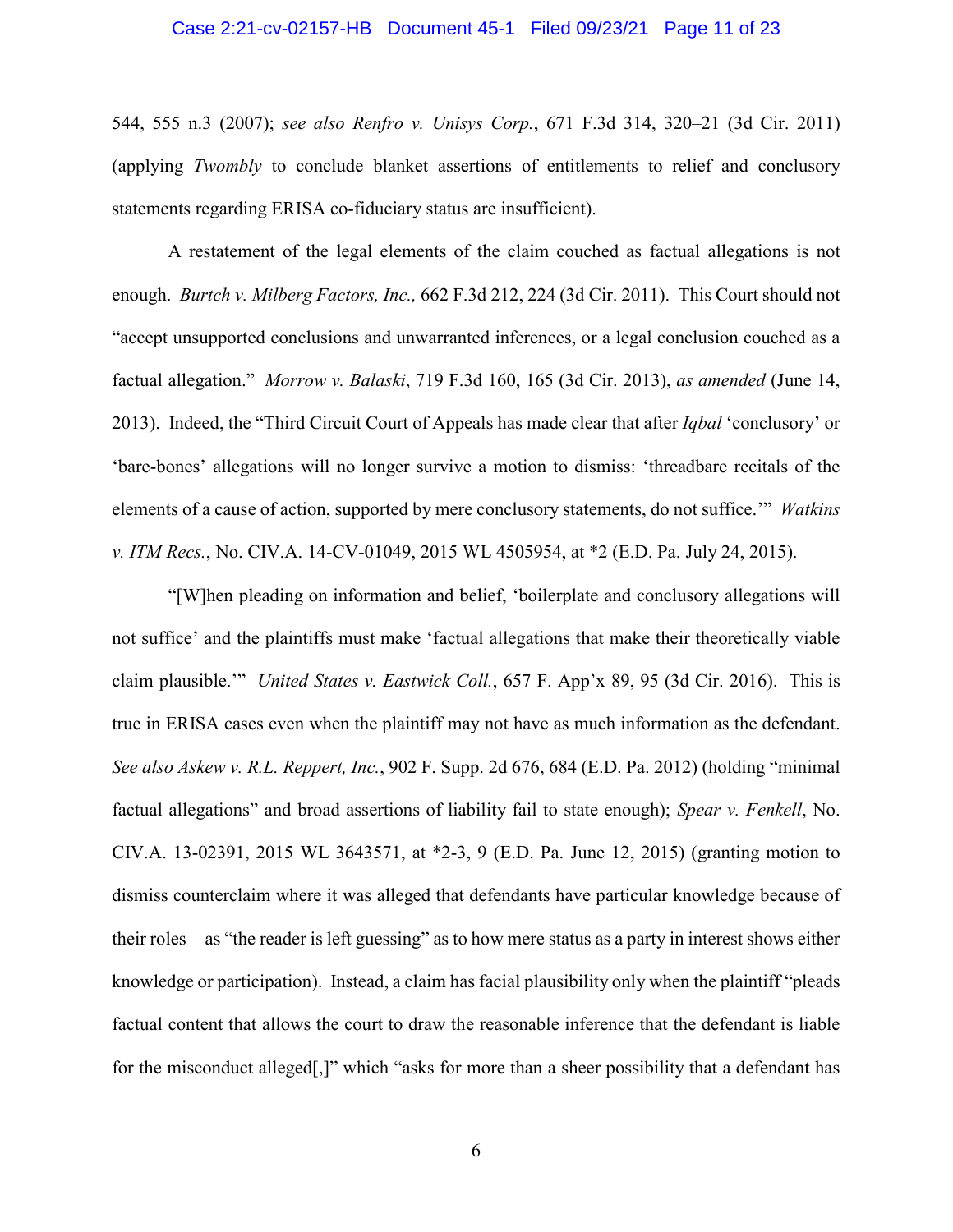#### <span id="page-13-4"></span>Case 2:21-cv-02157-HB Document 45-1 Filed 09/23/21 Page 12 of 23

acted unlawfully." *Pro. Dog Breeders Advisory Council, Inc. v. Wolff*, 752 F. Supp. 2d 575, 583 (E.D. Pa. 2010) (citing *Twombly* and *Iqbal*).

Until such time that a plaintiff is able to allege enough facts to make a claim plausible, the Could should not impose discovery burdens upon the defendant. *See Top v. Ocean Petroleum, LLC*, No. CIV 10-1042 JBS/AMD, 2010 WL 3087385, at \*4–5 (D.N.J. Aug. 3, 2010).

Consistent with these principles, this Court must undertake the following three-part inquiry when determining whether Plaintiffs have carried their pleading burden under *Twombly* and *Iqbal*: (1) identify the elements of Plaintiffs' claims; (2) review the Complaint to strike conclusory allegations; and then (3) look at the well-pleaded factual components of the Complaint and evaluate whether all of the elements identified in part one of the inquiry are sufficiently alleged and supported. *Malleus v. George*, 641 F.3d 560, 563 (3d Cir. 2011); *Fowler v. UPMC Shadyside*, 578 F.3d 203, 210-11 (3d Cir. 2009).

The claims against the Wells Defendants will not survive when this inquiry is conducted.

#### <span id="page-13-5"></span><span id="page-13-3"></span><span id="page-13-2"></span><span id="page-13-1"></span>**ARGUMENT**

<span id="page-13-0"></span>Plaintiffs have failed to cure the deficiencies raised in the original Motion to Dismiss, and the two counts of Plaintiffs' Amended Complaint against the Wells Defendants should be dismissed. Not only does the Amended Complaint still fail to allege facts to meet the elements of the myriad legal theories Plaintiffs assert against each of the Wells Defendants, but it fails to allege *any* non-conclusory, particularized, relevant facts specifically regarding Defendants James R. Wells or Richard G. Wells.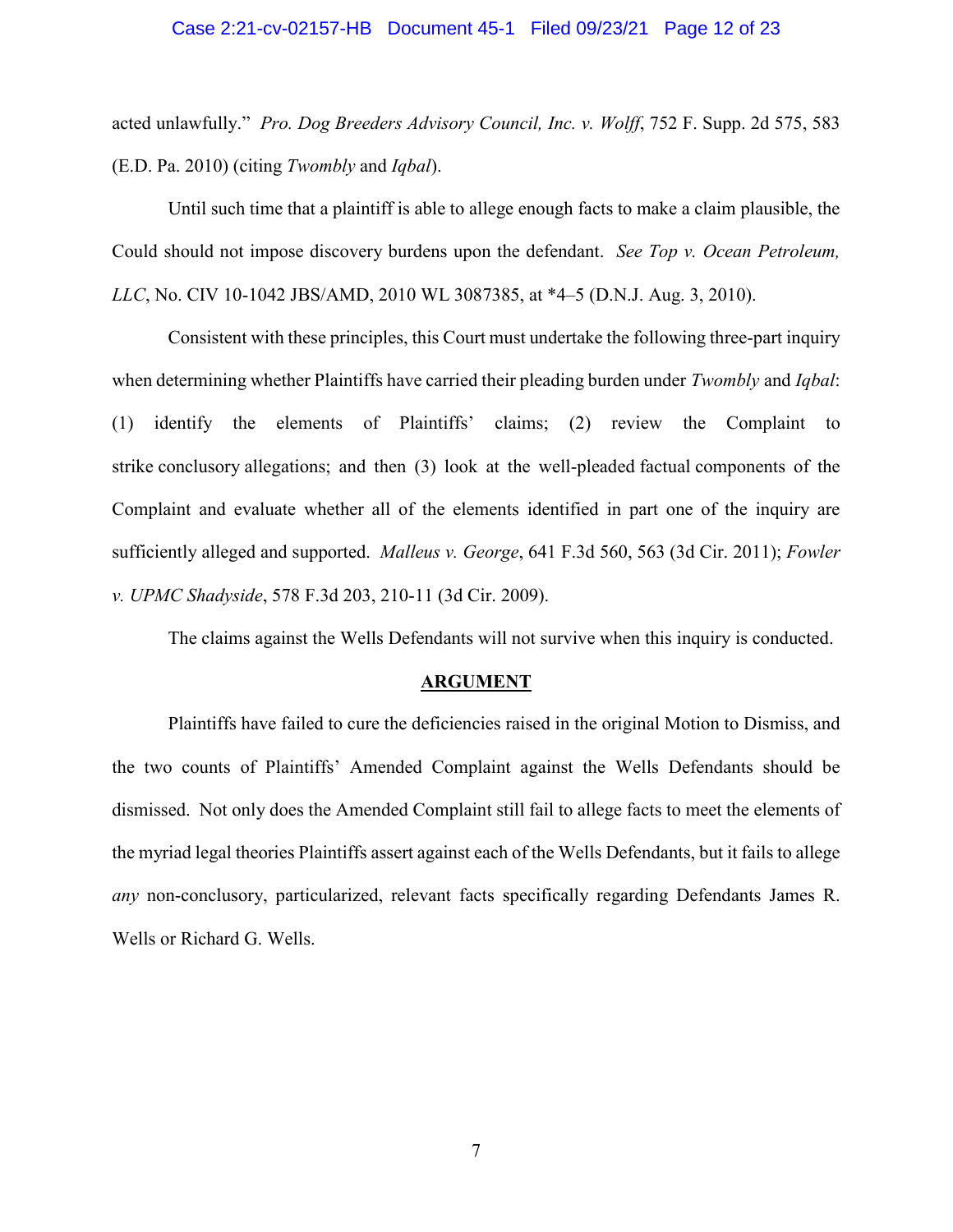#### **A. Count IV Should Be Dismissed Because It Fails to State a Claim.**

<span id="page-14-0"></span>Count IV of the Amended Complaint remains as insufficiently pled as in the original Complaint, and the few added allegations fail to establish a claim of relief against all three of the Wells Defendants.

<span id="page-14-1"></span>In order to adequately state a claim for relief against a non-fiduciary under ERISA, a plaintiff must allege that the non-fiduciary knowingly participated in a breach of trust with a fiduciary. *Weir v. Nw. Nat. Life Ins. Co.*, 796 F. Supp. 846, 848 (E.D. Pa. 1992). Conclusively alleging that an ESOP party in interest "had knowledge of the actions . . . that allegedly constituted breaches of ERISA fiduciary duty" is insufficient. *Spear* at \*9.

As a threshold matter, Count IV of the Amended Complaint hedges the allegation in Count IV that the Wells Defendants knew or should have known that "the ESOP Transaction was for above fair market value[.]" and replaces it with the assertion that "they were directors and 10% or more shareholders of World Travel or otherwise parties in interest[.]" *Compare* Compl. ¶105 *with* Am. Compl.  $\P$ 114. Relying on an individual's role within the company, however, is insufficient to state a non-fiduciary claim. As recognized by Judge Lloret:

> This falls short of a "knowing participation" claim under *Harris Trust and Savings Bank v. Salomon Smith Barney,* 530 U.S. 238, 120 S.Ct. 2180, 147 L.Ed.2d 187 (2000), for a number of reasons.

> First, a "knowing participation" claim involving a non-fiduciary must involve a "prohibited transaction." *Id.* at 241. Defendants have not alleged the transactions in which the two entities were involved, nor have they explained why the transactions were prohibited. *Twombly* demands much more. 550 U.S. at 555.

> Second, the only allegation of knowledge is somehow derived from the entities' status as "parties in interest." One becomes a party in interest by being an "employer any of whose employees are covered by" an ESOP plan. 29 U.S.C. § 1002(14)(C). How this relates to the kind of knowledge of a prohibited transaction that might make one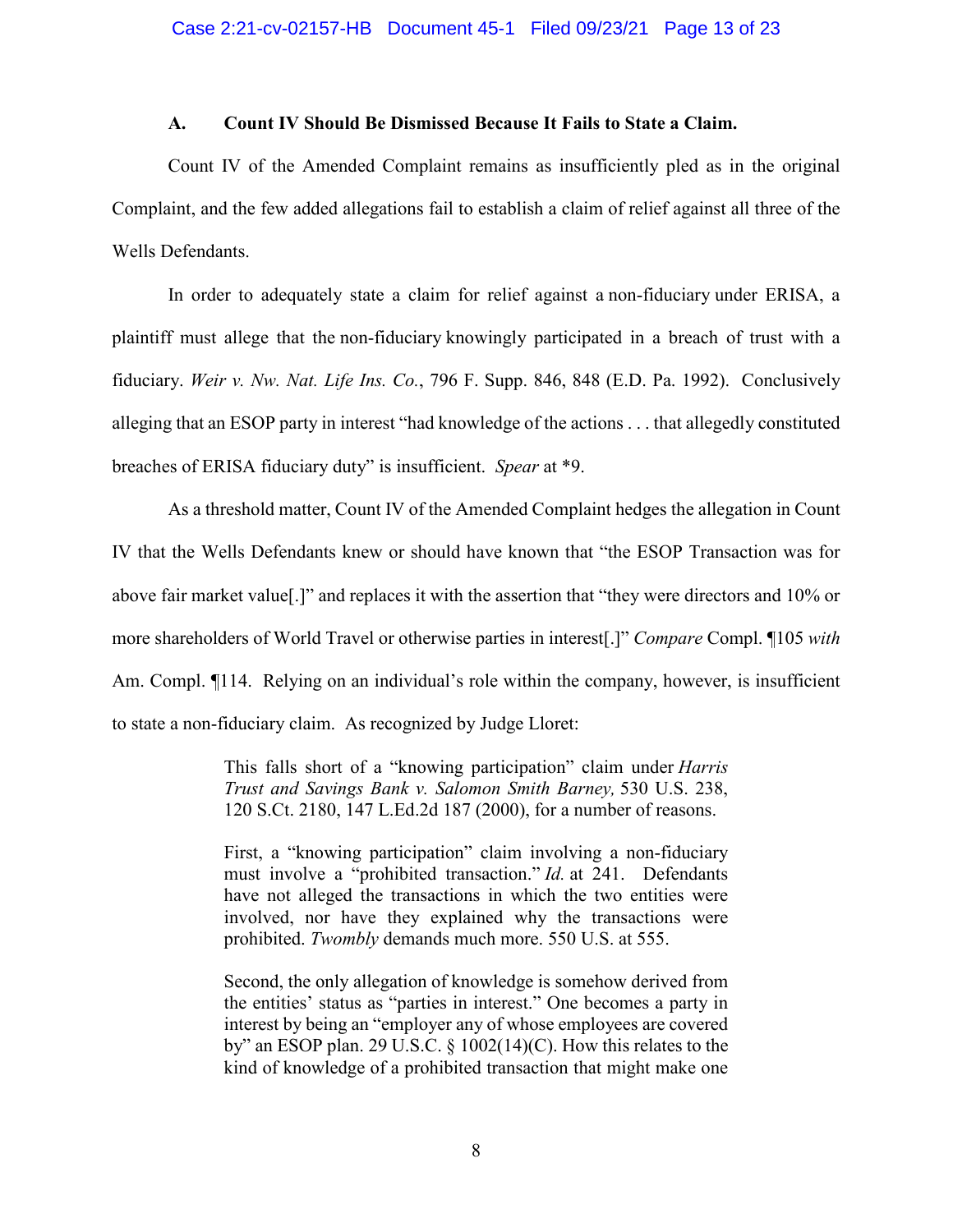liable under *Harris Trust,* the reader is left guessing. This is the kind of conclusory allegation *Twombly* forbids. 550 U.S. at 555.

Third, one has to *participate* in a transaction to be liable under *Harris Trust.* Paragraph 29 alleges the two entities did not make an effort to remedy breaches of trust and did not mention them to others. This may demonstrate an unfortunate lack of pluck, but it does not amount to participation.

I will dismiss the second counterclaim against AHI and AH Transition.

*Spear*, at \*9–10 (emphasis and paragraph breaks added). Plaintiffs fail to allege how, aside from being in their roles as directors, Defendants Jim Wells, James R. Wells, and Richard G. Wells knowingly participated in an alleged breach by another fiduciary. *See* Am. Compl. ¶¶30, 31.

<span id="page-15-2"></span><span id="page-15-1"></span><span id="page-15-0"></span>The Court's holding in *Spear* is not unique. Multiple other jurisdictions follow the same logic. *See e.g. Haley v. Tchrs. Ins. & Annuity Assoc. of Am.*, 377 F. Supp. 3d 250, 264 (S.D.N.Y. 2019) (holding, in pertinent part, that "*Harris* generally requires plaintiffs to plausibly allege that non-fiduciary transferee defendants . . . knew the factual circumstances underlying the transaction that are relevant to the application of § 406(a)."); *Laborers' Pension Fund v. Arnold*, No. 00 C 4113, 2001 WL 197634, at \*8 (N.D. Ill. Feb. 27, 2001) ("The case law, however, suggests that Plaintiffs must allege that the plan fiduciaries were aware not only of the defendant's party-ininterest status, but also the unlawful nature of the transaction."); *Marshall v. Kelly*, 465 F. Supp. 341, 351 (W.D. Okl. 1978) (examining separately fiduciaries' awareness of party-in-interest affiliation and knowledge of prohibited nature of transaction).

<span id="page-15-3"></span>Plaintiffs here have alleged no more than the plaintiff in *Spear*. In fact, Plaintiffs merely allege "The Selling Shareholders were parties in interest to the Plan," "The Selling Shareholders knew or should have known" that the Trustee allegedly caused the Plan to engage in prohibited transactions, "The Selling Shareholders were aware of sufficient facts that the ESOP Transaction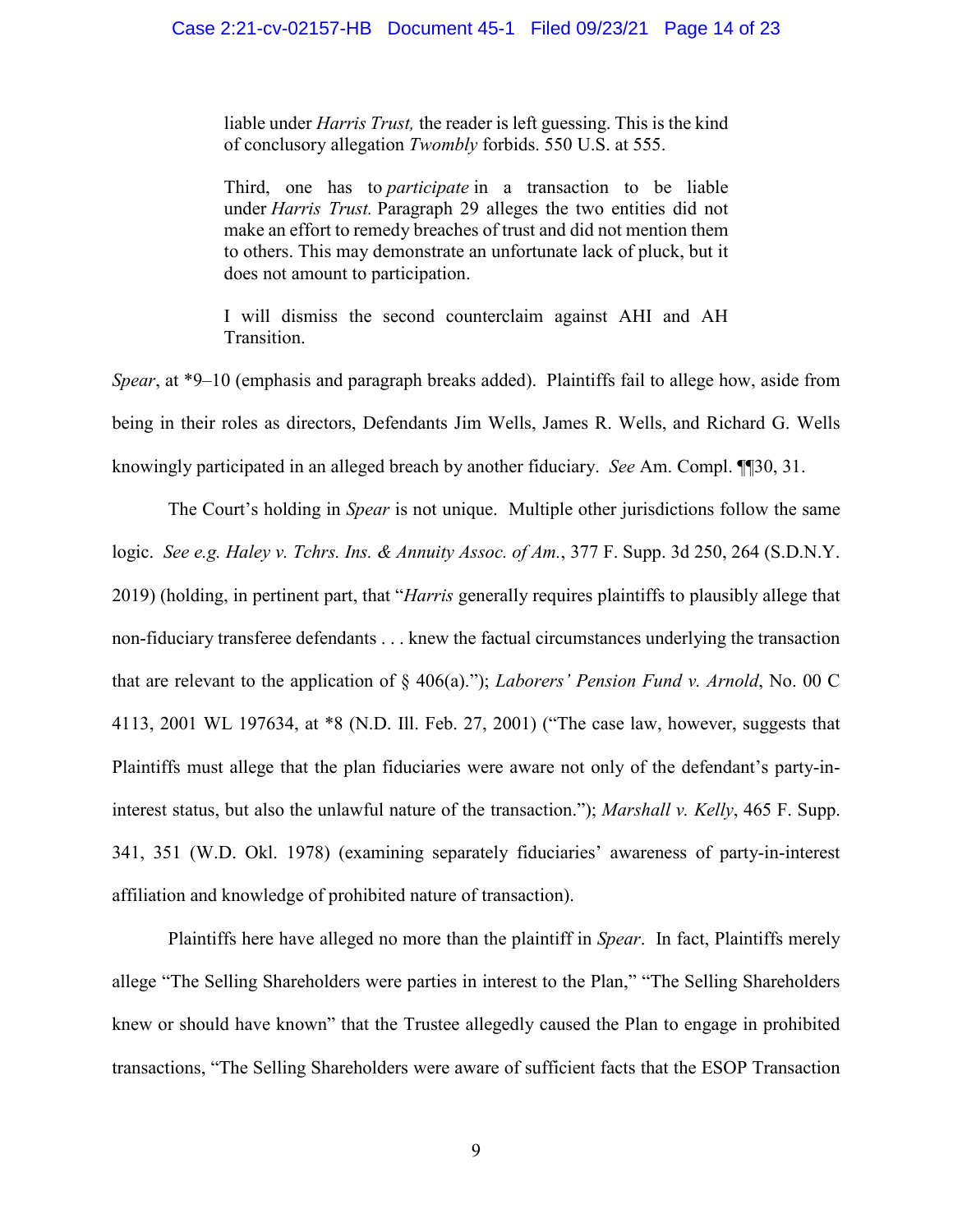#### Case 2:21-cv-02157-HB Document 45-1 Filed 09/23/21 Page 15 of 23

constituted a prohibited transaction," "The Selling Shareholders have profited from the prohibited transactions in an amount to be proven at trial," and as such "The Selling Shareholders are subject to appropriate equitable relief including disgorgement of any profits." (Am. Compl. at  $\P$  113-117). Just as in *Spear*, "[h]ow [these allegations] relate[] to the kind of knowledge of a prohibited transaction that might make one liable under *Harris Trust,* the reader is left guessing. This is the kind of conclusory allegation *Twombly* forbids." *Spear* at \*9-10.

<span id="page-16-4"></span><span id="page-16-3"></span><span id="page-16-1"></span><span id="page-16-0"></span>Further, this type of "group pleading" does not satisfy Rule 8, because it does not place the Wells Defendants on notice of the claims against each of them. *See Watkins,* 2015 WL 4505954 at \*3*; Ingris v. Borough of Caldwell*, No. 14-855, 2015 WL 3613499, at \*5 (D.N.J. June 9, 2015) ("[T]o the extent Plaintiff seeks to lump several defendants together without setting forth what each particular defendant is alleged to have done, he has engaged in impermissibly vague group pleading."); *Shaw v. Housing Auth. of Camden*, No. 11-4291, 2012 WL 3283402, at \*2 (D.N.J. Aug. 10, 2012) (dismissing complaint because it failed to contain allegations showing how each defendant was liable and noting that, "[e]ven under the most liberal notice pleading requirements of Rule 8(a), a plaintiff must differentiate between defendants.").

<span id="page-16-2"></span>Without any specificity as to the purported actions or inactions of the Wells Defendants themselves, it is impossible to untangle Plaintiffs' specific theory of liability against each individual Wells Defendant.

Moreover, Plaintiffs' introduction of statements from a confidential source further fails to cure the pleading failure. Plaintiffs allege that the source understands Richard G. Wells "wanted to monetize his interest in the company" he spent decades building—even as the Wells Defendants allegedly "did not want to divest their control of it by selling to an unaffiliated third-party," so they "maintained control of the company in part through their power to appoint and remove the Trustee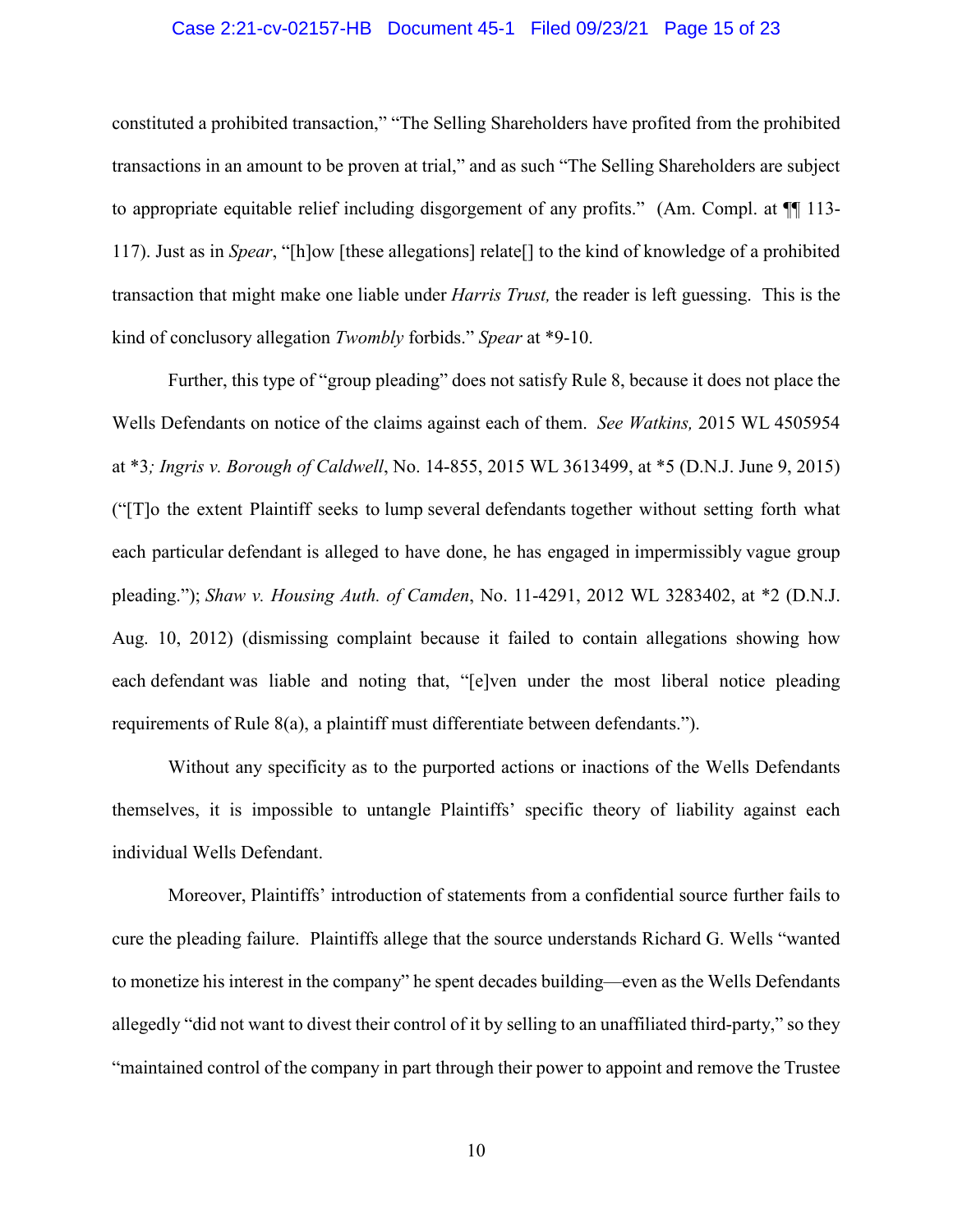#### Case 2:21-cv-02157-HB Document 45-1 Filed 09/23/21 Page 16 of 23

[and] Plan Administrator[.]" Am. Compl. [[31, 61-64. Plaintiffs further allege that an investigation may reveal that "World Travel did not fully report the scale of [ ] liabilities" that existed. Am. Compl. ¶68, 69.<sup>[2](#page-17-5)</sup>

<span id="page-17-3"></span><span id="page-17-0"></span>Plaintiffs' additions in the Amended Complaint are pure hearsay and speculation, not factual evidence. [3](#page-17-6) Am. Compl. ¶¶61, 62, 64, 68, 69. *Zavala v. Wal Mart Stores Inc.*, 691 F.3d 527, 539 (3d Cir. 2012) ("The complaint's '[f]actual allegations must be enough to raise a right to relief above the speculative level.'"); *Anselmo v. City of Philadelphia*, No. CV 18-5160, 2021 WL 308132, at \*11 (E.D. Pa. Jan. 29, 2021) ("[A]side from Plaintiff's speculation based purely on hearsay—that [a workplace superior took an adverse employment action] the record is devoid of any evidence supporting this allegation."); *see also Blunt v. Lower Merion Sch. Dist.*, 767 F.3d 247, 298–99 (3d Cir. 2014) (affirming that "selective and misleading" testimony not based on anything witnessed firsthand was hearsay of others and personal beliefs, insufficient to create a genuine issue of material fact for summary judgment and incurable for use at trial).

<span id="page-17-1"></span>The key is that even if Plaintiffs were able to deduce admissible factual evidence along these lines, nowhere do Plaintiffs allege with any degree of factual specificity that Defendants Jim Wells, James R. Wells, and/or Richard G. Wells *knew* about a particular *breach* by a fiduciary and *participated* in it. *Cf. Spear*, at \*9–10 (emphasis added).

<span id="page-17-5"></span><span id="page-17-4"></span><span id="page-17-2"></span><sup>&</sup>lt;sup>2</sup> If Plaintiffs are attempting to allege that any of the Wells Defendants committed fraud, thereby breaching a fiduciary duty, they must allege those circumstances with particularity, as required by Fed. R. Civ. P. 9(b). *Vigeant v. Meek*, 953 F.3d 1022, 1026–27 (8th Cir. 2020) (concluding Rule 9(b) applies to a breach of fiduciary duty claim when the alleged conduct constituting breach is a commission of fraud). Plaintiffs have not met this standard.

<span id="page-17-6"></span><sup>&</sup>lt;sup>3</sup> Although hearsay statements may be used by Plaintiffs in their Complaint and the Wells Defendants do not challenge the allegations on that basis at the motion to dismiss stage, Plaintiffs' reliance on those statements highlights the lack of any genuine factual support for the allegations.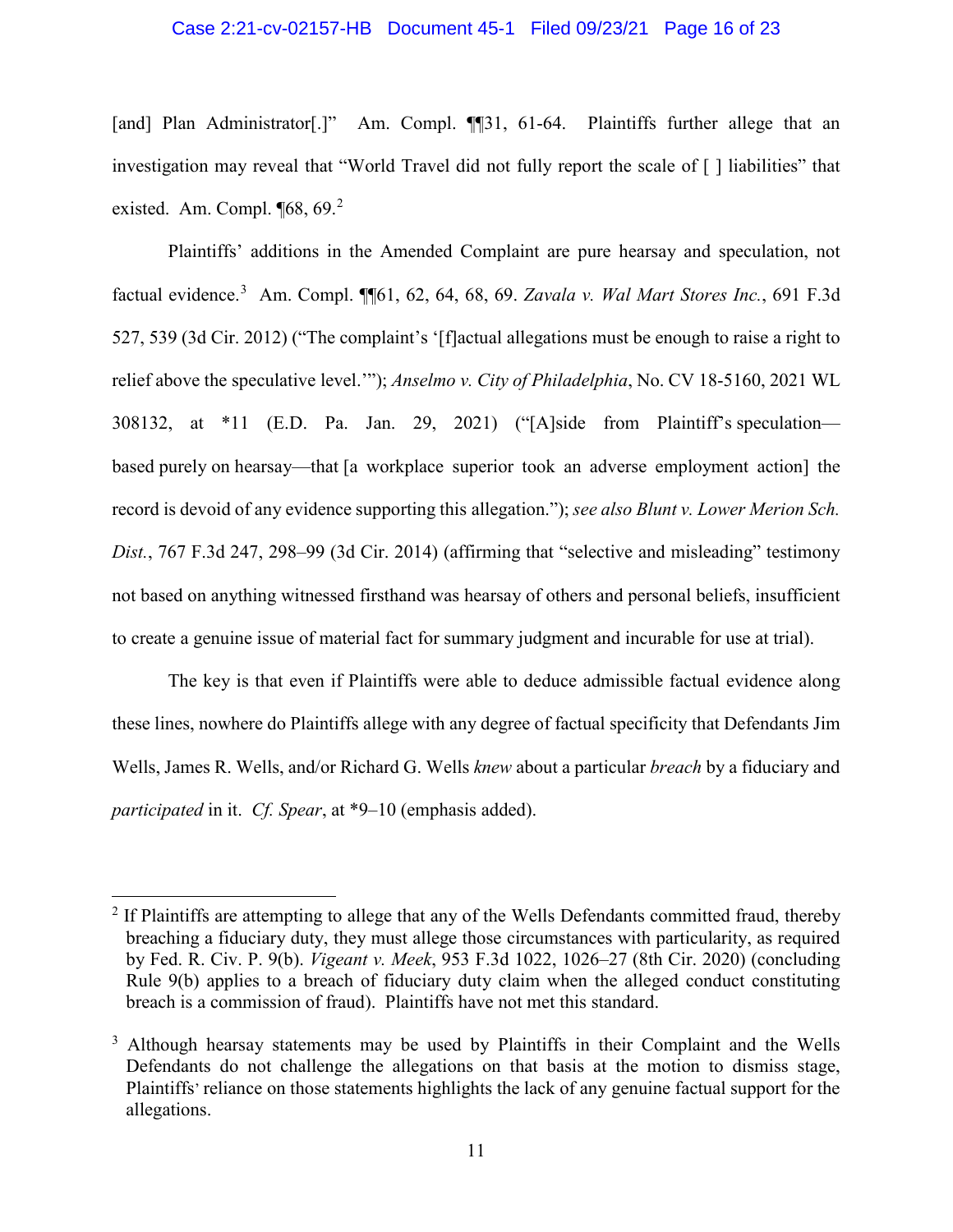#### Case 2:21-cv-02157-HB Document 45-1 Filed 09/23/21 Page 17 of 23

As a result, Plaintiffs have done little more than sprinkle some tantalizing, inadmissible assertions to attempt to prop up a complaint comprised of boilerplate statutory legalese and conclusions that could be stated against almost any director of any company engaged in an ESOP transaction. This generalized pleading is insufficient to state a claim, and Count IV should be dismissed.

### <span id="page-18-0"></span>**B. Count V Should be Dismissed Because It Fails to State Claims Under ERISA § 405(a)(1)-(3).**

Count V to the Amended Complaint should similarly be dismissed, because Plaintiffs have failed to state a claim for co-fiduciary liability against the Wells Defendants under 29 U.S.C. § 1105(a)(1)-(3), ERISA § [4](#page-18-3)05(a)(1)-(3).<sup>4</sup> Am. Compl. ¶[124, 126.

To pursue a claim for liability based on the breach of a co-fiduciary pursuant to 29 U.S.C. § 1105(a)(1),(3), a plaintiff must allege that the defendant had *actual knowledge* of a fiduciary breach. *Askew*, 902 F. Supp. at 687 (citing *Renfro*, 671 F.3d at 324) (emphasis added). Specifically, "the fiduciary must know the other person is a fiduciary with respect to the plan, must know that

(1) if he participates knowingly in, or knowingly undertakes to conceal, an act or omission of such other fiduciary, knowing such act or omission is a breach;

<span id="page-18-1"></span>(2) if, by his failure to comply with section  $1104(a)(1)$  of this title in the administration of his specific responsibilities which give rise to his status as a fiduciary, he has enabled such other fiduciary to commit a breach; or

(3) if he has knowledge of a breach by such other fiduciary, unless he makes reasonable efforts under the circumstances to remedy the breach.

<span id="page-18-2"></span>29 U.S.C.A. § 1105 (West).

<span id="page-18-3"></span><sup>&</sup>lt;sup>4</sup> Plaintiffs now assert liability under three statutory circumstances, ERISA  $\S$  405(a)(1)-(3):

a) Circumstances giving rise to liability. In addition to any liability which he may have under any other provisions of this part, a fiduciary with respect to a plan shall be liable for a breach of fiduciary responsibility of another fiduciary with respect to the same plan in the following circumstances: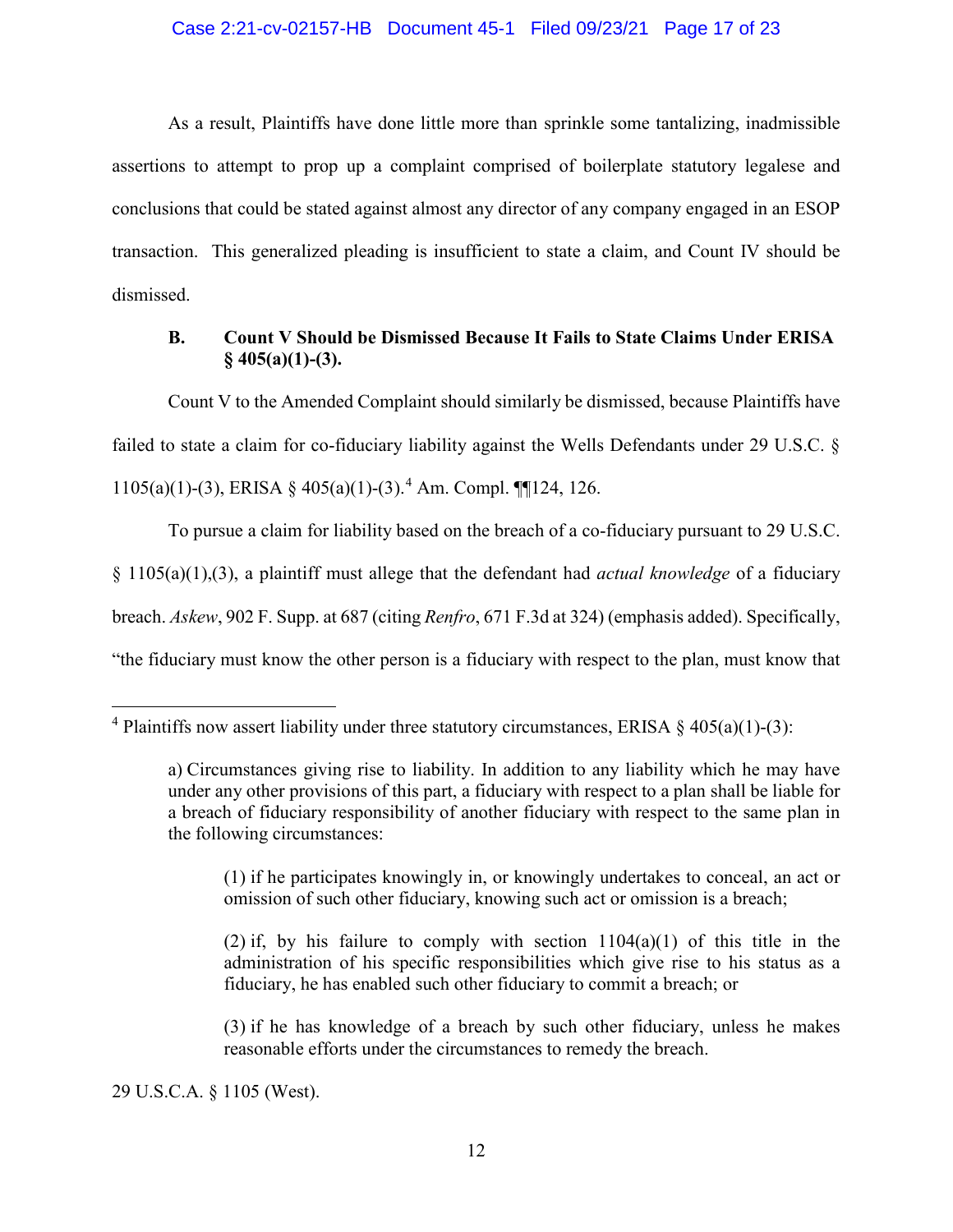#### Case 2:21-cv-02157-HB Document 45-1 Filed 09/23/21 Page 18 of 23

<span id="page-19-0"></span>he participated in the act that constituted a breach, and must know that it was a breach." *Askew*, 902 F. Supp. at 687 (citing *Renfro*, 671 F.3d at 324, citing *Donovan v. Cunningham*, 716 F.2d 1455, 1475 (5th Cir. 1983)). To establish a claim for breach of a fiduciary duty, the plaintiff must aver some acts or omissions by an ERISA fiduciary in violation of the fiduciary's duties. *Id.* at 686. *See also* 29 U.S.C. § 1104(a)(1). And, to pursue a claim for liability against one fiduciary based upon the breach by a second co-fiduciary under 29 U.S.C.  $\S 1105(a)(2)$ , a plaintiff must aver sufficient factual matter to support a reasonable inference that the first fiduciary's breach *caused* his co-fiduciary to also commit a breach. *Id.* at 687 (citing *Renfro,* 671 F.3d at 324) (emphasis added).

The co-fiduciary liability claims asserted in Count V against the Wells Defendants rest on the same conclusory allegations as the non-fiduciary claims, and fail for the same reasons.

<span id="page-19-1"></span>*First*, Plaintiffs allege that the Wells Defendants violated ERISA § 405(a)(1), 29 U.S.C. § 1005(a)(1), where a co-fiduciary is liable for the breach of fiduciary responsibility of another fiduciary if he "participates knowingly in, or knowingly undertakes to conceal, an act or omission of such other fiduciary, knowing such act or omission is a breach." Am. Compl. ¶119. But as described *supra*, Section A, Plaintiffs have fundamentally not alleged with any degree of factual specificity—even with blanket assertions, legal conclusions, and assumptions pending investigation—that Defendants Jim Wells, James R. Wells, and/or Richard G. Wells had "actual knowledge" of a fiduciary breach through *knowingly participating in* or undertaking to conceal a *known breach* by another fiduciary. *Askew*, 902 F. Supp. at 687 (citing *Renfro*, 671 F.3d at 324, citing *Donovan* at 1475) (emphasis added). As such, the law requires dismissal of Count V as to ERISA § 405(a)(1), 29 U.S.C. § 1005(a)(1).

<span id="page-19-2"></span>*Second*, Plaintiffs allege that the Wells Defendants violated ERISA § 405(a)(2), 29 U.S.C.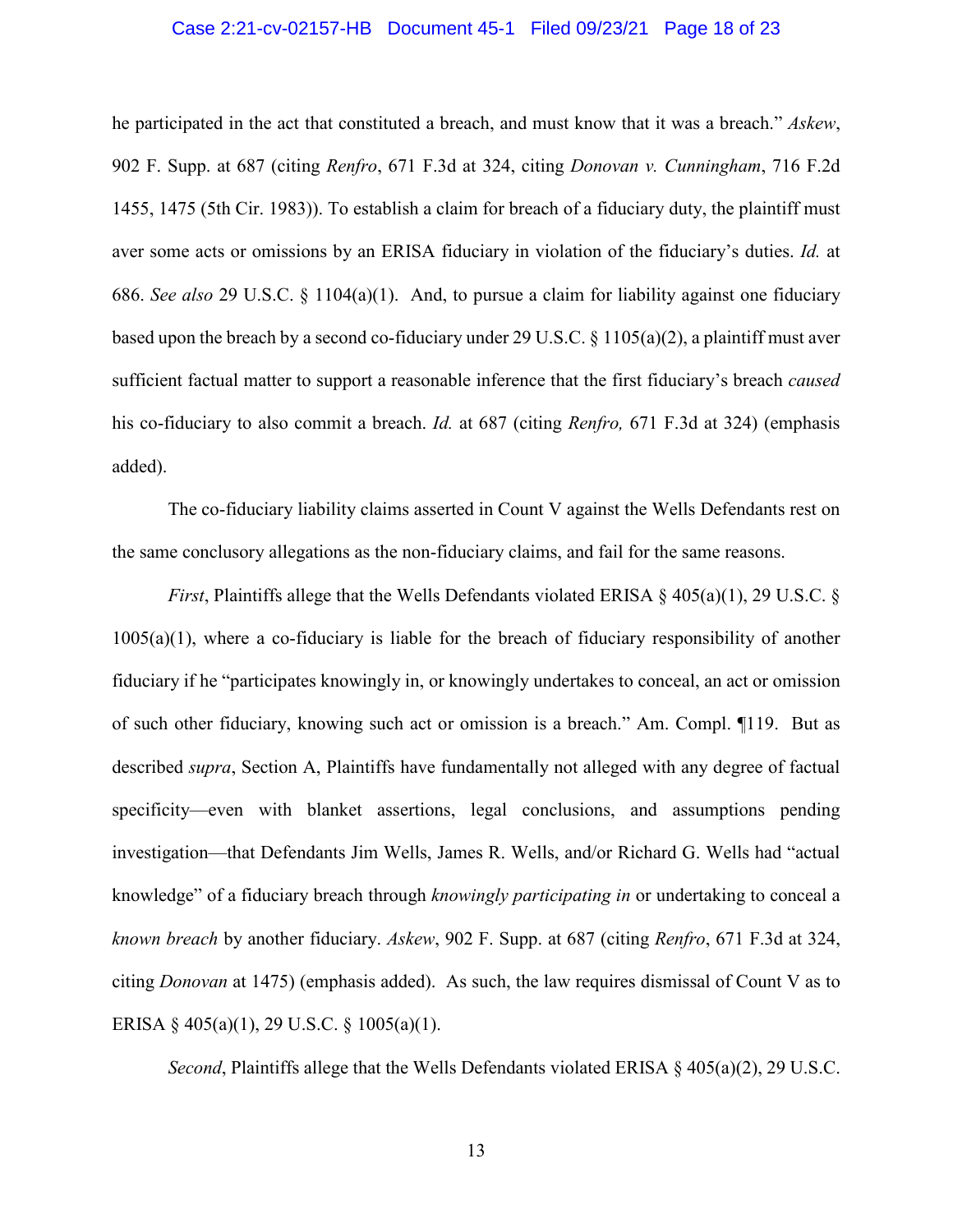#### <span id="page-20-1"></span>Case 2:21-cv-02157-HB Document 45-1 Filed 09/23/21 Page 19 of 23

§ 1005(a)(2), where a co-fiduciary is liable for the breach of fiduciary responsibility of another fiduciary if, "by his failure to comply with section  $1104(a)(1)$  of this title in the administration of his specific responsibilities which give rise to his status as a fiduciary, he has enabled such other fiduciary to commit a breach." Am. Compl. ¶120. Plaintiffs plainly have not "aver[red] sufficient factual matter to support a reasonable inference that that the first fiduciary's breach caused his cofiduciary to also commit a breach." *Askew,* 902 F. Supp. at 687 (citing *Renfro* at 324 n. 5).

<span id="page-20-2"></span>It is telling that Plaintiffs failed to directly allege a "failure to comply with section 1104(a)(1)" as expressly called for in ERISA  $\S$  405(a)(2), 29 U.S.C.  $\S$  1005(a)(2). Indeed, Plaintiffs only offer more carefully crafted assumptions and conclusions: alleging the Wells Defendants are ERISA fiduciaries because they had the power to appoint the Trustee; that Defendant Richard G. Wells "wanted to monetize his interest" (as if that were not one of the primary objectives behind any ESOP transaction); that a Confidential Witness #1 allegedly understands that Defendant Jim Wells knew about World Travel, Inc., liabilities; and speculates that *further investigation may reveal* that there was not a control discount and World Travel, Inc., potentially may not have fully reported those liabilities Jim Wells allegedly knew of. Am. Compl. ¶¶30, 64, 67-69. Plaintiffs allege that "World Travel did not fully report the scale of these liabilities, or have reserves on hand to cover them," yet Plaintiffs still offer no actual facts—related to the claims against the Wells Defendants themselves, or otherwise. Am. Compl. ¶69.

<span id="page-20-0"></span>Flatly, Plaintiffs have not alleged to any degree of factual specificity that Defendants Jim Wells, James R. Wells, and/or Richard G. Wells 1) failed to comply with 29 U.S.C.A. § 1104(a) in such a way to 2) *cause* a co-fiduciary to also commit a breach. *Askew*, 902 F. Supp. at 687 (citing *Renfro*, 671 F.3d at 324 n. 5) (emphasis added). The closest Plaintiffs get is through a series of assumptions that could be written into any ERISA complaint: "given their involvement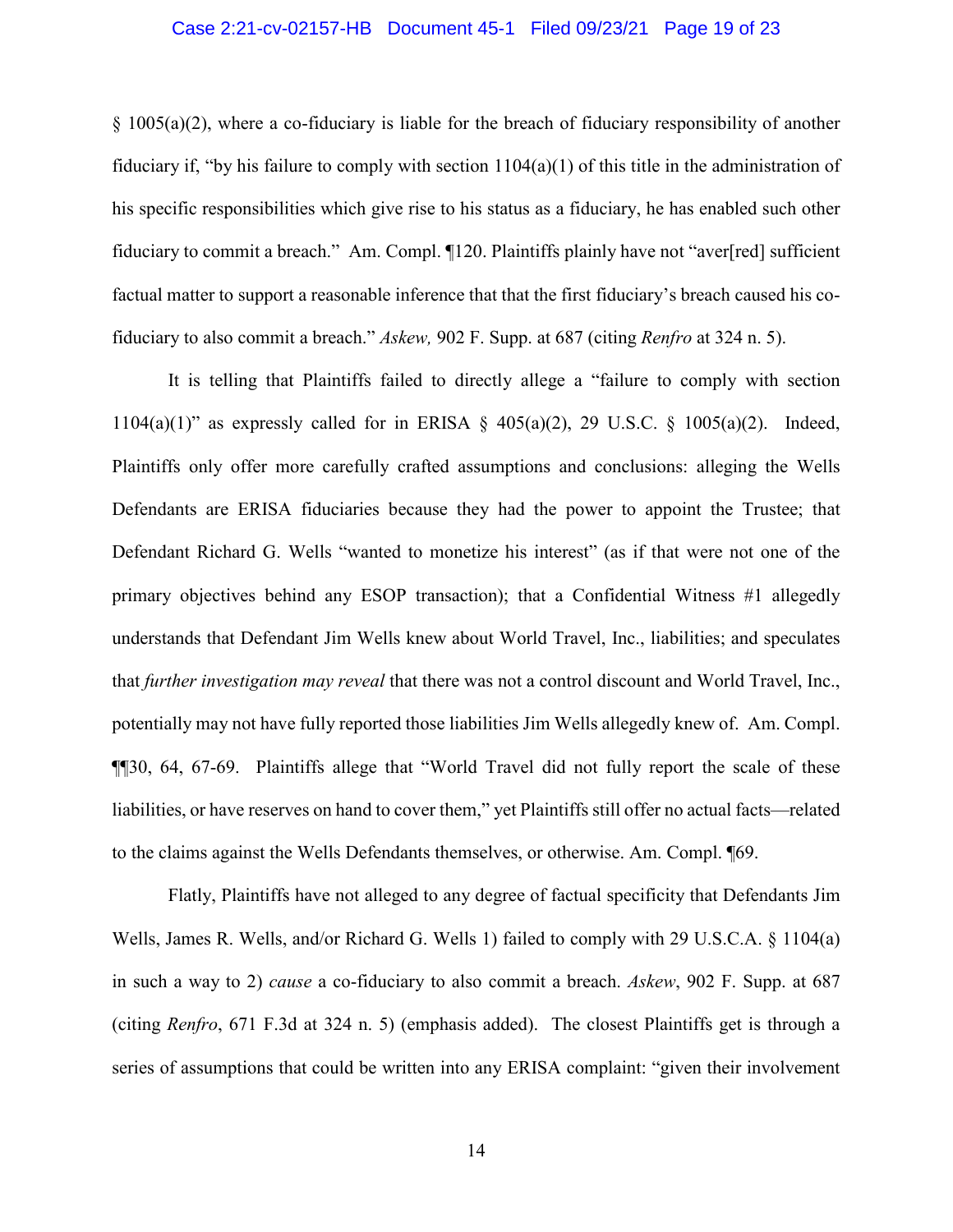#### Case 2:21-cv-02157-HB Document 45-1 Filed 09/23/21 Page 20 of 23

in the ESOP Transaction, their positions as directors, their appointment of the Trustee, the Selling Shareholders knew or should have known . . . and enabled the Trustee's fiduciary breach by themselves failing to monitor[.]" Am. Compl. ¶123. This is a series of conclusions that offer no facts of any conduct or causation, and is insufficient. *Askew* at 684-685 (holding that alleging third-party defendants were hired to "establish, administer, and maintain the Plans" and "broadly asserting" that they "were instrumental in establishing, administering, and/or maintaining the Plans" were too "minimal factual allegations" to "even draw reasonable inferences" from for purposes of, there, establishing ERISA fiduciary status.). Moreover, such an interpretation of this statute would swallow any meaningful distinction between 9 U.S.C. § 1105(a)(1)-(3), ERISA §  $405(a)(1)-(3)$ . There simply is not an allegation that any of the Wells Defendants failed to comply with 29 U.S.C.A. § 1104(a) in such a way to *cause* a co-fiduciary to also commit a breach. *Askew* at 687.

<span id="page-21-1"></span><span id="page-21-0"></span>*Third*, Plaintiffs allege that the Wells Defendants violated ERISA § 405(a)(3), 29 U.S.C. § 1005(a)(3), where a co-fiduciary is liable for the breach of fiduciary responsibility of another fiduciary if he "has knowledge of a breach by such other fiduciary, unless he makes reasonable efforts under the circumstances to remedy the breach." Am. Compl. ¶126. Again, Plaintiffs have failed to sufficiently allege that Defendants Jim Wells, James R. Wells, and/or Richard G. Wells "had *actual* knowledge of fiduciary breach" and "kn[e]w that it *was* a breach." *Askew*, 902 F. Supp. at 687 (citing *Renfro*, 671 F.3d at 324) (emphasis added). Defendant Jim Wells allegedly having knowledge of alleged liabilities held and *possibly* not fully reported by World Travel, Inc., and Defendant Richard G. Wells having an interest in "monetiz[ing]" his life's work, is fundamentally not a factual averment indicating actual knowledge of a known breach by the Trustee. Am. Compl. ¶64, 68.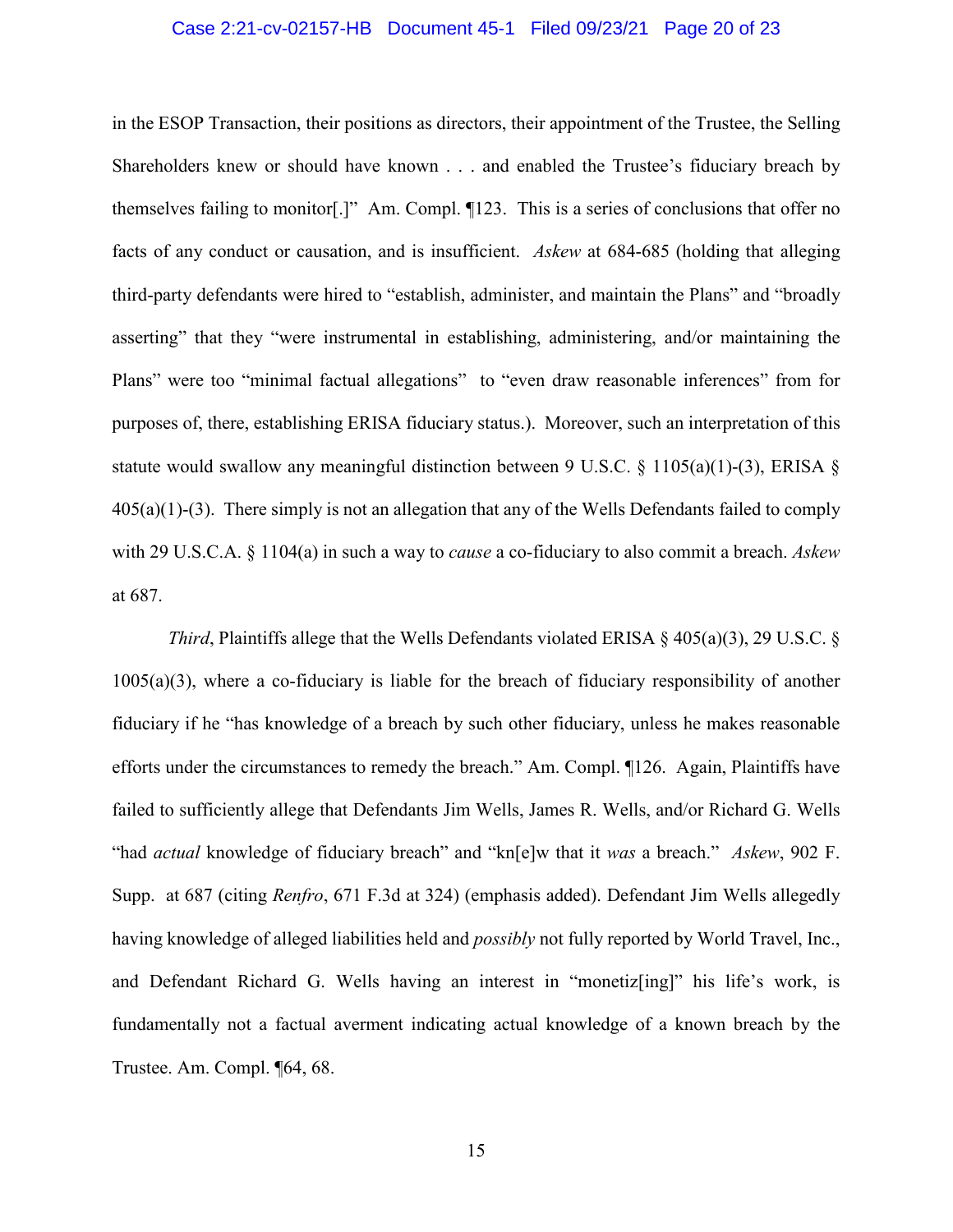#### <span id="page-22-4"></span><span id="page-22-3"></span>Case 2:21-cv-02157-HB Document 45-1 Filed 09/23/21 Page 21 of 23

<span id="page-22-5"></span>In fact, Plaintiffs' claim against the Wells Defendants must fail because the other counts of Plaintiffs' Amended Complaint fail to sufficiently state a claim for any predicate breach of fiduciary duty by another fiduciary. Plaintiffs have not plausibly alleged that the Trustee acted without "an eye single to the interests of the participants and beneficiaries of the plan." *Reich v. Compton*, 57 F.3d 270, 291 (3d Cir. 1995); *see Perez v. Koresko*, 86 F. Supp. 3d 293, 383 (E.D. Pa. 2015). Nor have Plaintiffs alleged any facts regarding another fiduciary's actual imprudence or decision-making. *Pension Benefit Guar. Corp. ex rel. St. Vincent Catholic Med. Ctrs. Ret. Plan v. Morgan Stanley Inv. Mgmt. Inc.*, 712 F.3d 705, 718 (2d Cir. 2013); *Sweda v. Univ. of Pa.*, 923 F.3d 320, 332 (3d Cir. 2019) (citing that a claim alleging a breach of fiduciary duty may survive a motion to dismiss if the court, based on circumstantial factual allegations, may reasonably infer from what is alleged that the process was flawed); *Harmon v. FMC Corp.*, No. 16-6073, 2018 WL 1366621, at \*5 (E.D. Pa. Mar. 16, 2018) (to survive a motion to dismiss, a plaintiff must allege facts that support a finding that the defendant's process was flawed).

None of the Plaintiffs' co-fiduciary liability claims plead "enough facts to state a claim to relief that is plausible on its face" as required by *Iqbal* and *Twombly.* Indeed, as explained above, Plaintiffs have failed to plead any facts that would give rise to a reasonable inference that the Wells Defendants had *any* actual knowledge of the Trustee's alleged fiduciary breaches. As such, Count V should be dismissed.

#### <span id="page-22-6"></span><span id="page-22-2"></span><span id="page-22-1"></span>**CONCLUSION**

<span id="page-22-0"></span>For the foregoing reasons, the Wells Defendants respectfully submit that the Court should dismiss Counts IV and V of Plaintiffs' Amended Complaint against the Wells Defendants.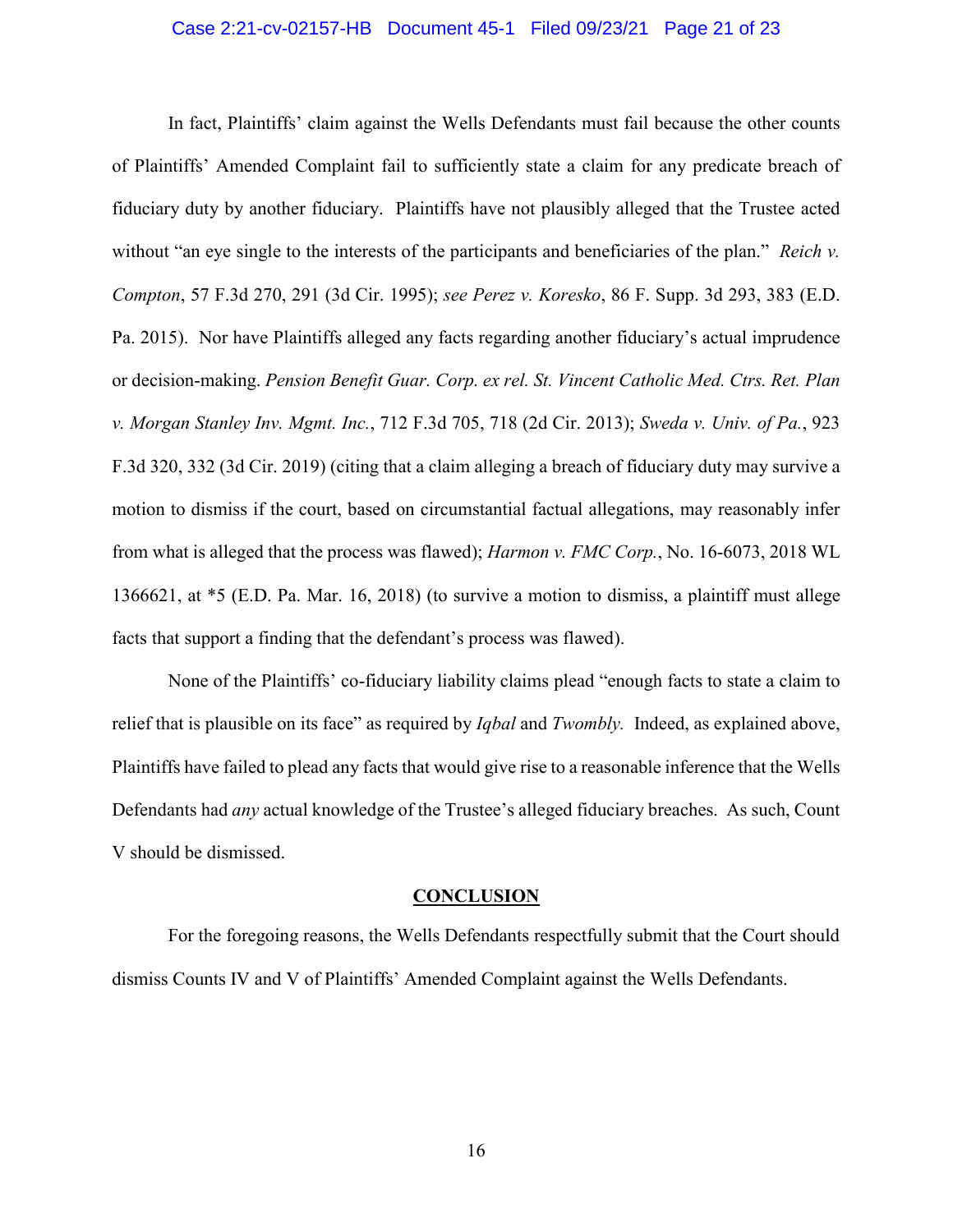Dated: September 23, 2021 Respectfully submitted,

## HOLLAND & KNIGHT LLP

By: */s/ Lynn E. Calkins*

James E. DelBello (ID No. 78638) HOLLAND & KNIGHT LLP 2929 Arch Street Philadelphia, PA 19104 P: (215) 252-9524 James.DelBello@hklaw.com

*Counsel for Wells Defendants*

Lynn Calkins (PHV, D.C. Bar No. 445854) Adam Adcock (PHV, D.C. Bar No. 1672136) HOLLAND & KNIGHT LLP 800 17th Street, N.W., Suite 1100 Washington, D.C. 20006 P: (202) 457-7041 Lynn.Calkins@hklaw.com Adam.Adcock@hklaw.com

*Counsel for Wells Defendants*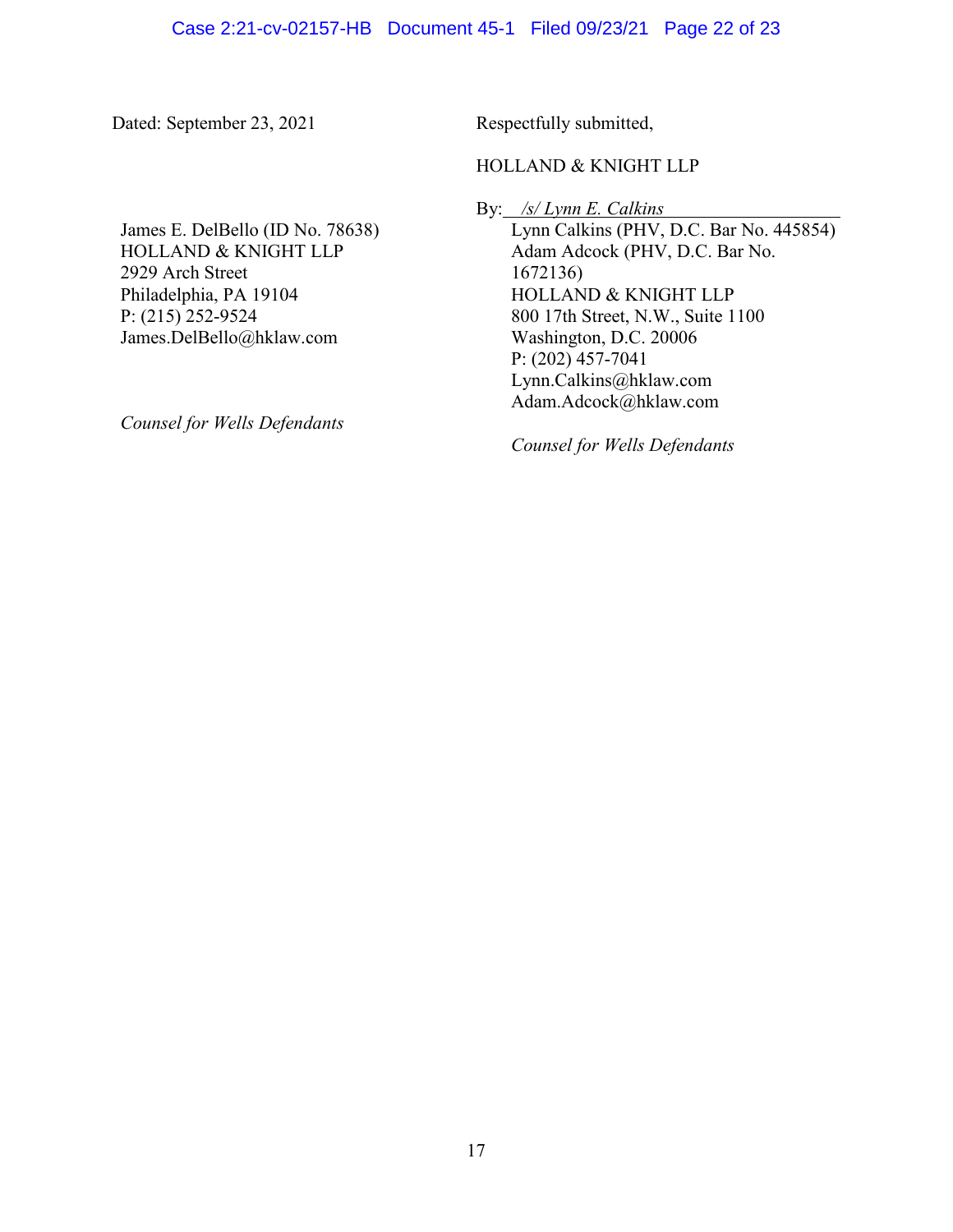# **CERTIFICATE OF SERVICE**

I hereby certify that, on this 23rd day of September, 2021, a copy of the foregoing was served via this Court's electronic filing system on all parties of record by operation of the Court's electronic filing system as indicated on the Notice of Electronic Filing. Parties may access this filing through the Court's CM/ECF System.

> */s/ Lynn E. Calkins* Lynn E. Calkins